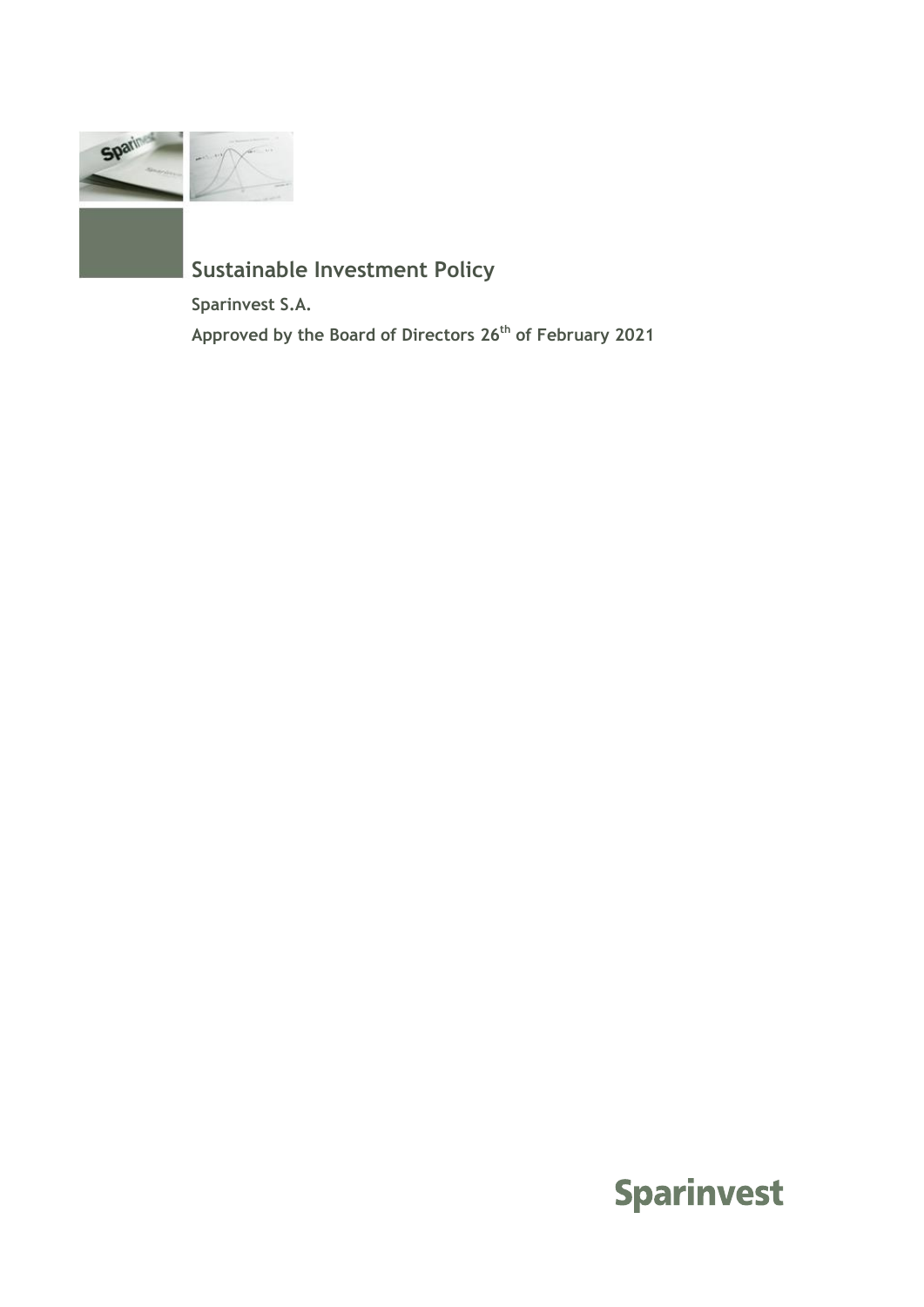Sparinvest S.A. (hereafter "Sparinvest") is a Luxembourgish Management Company of UCITS and Alternative Investment Fund Manager of AIFs, with a branch (ID-Sparinvest, Filial af Sparinvest S.A., Luxembourg) in Denmark, the Company. Sparinvest is part of the Nykredit Group, as Nykredit Bank A/S holds more than 75% of the shares of Sparinvest's parent company. It is an important part of our DNA to take responsibility for wider society and create long-term value for our customers. We are convinced that investing sustainably is inseparable from our aim of delivering robust, long-term investment returns to our clients.

Our ambition to benefit society and create long-term value for our customers is central to how we invest our clients' capital, how we advise our clients, and how we run our business. As a sustainable financial company, Sparinvest is both committed and uniquely positioned to help solve the challenges faced by society. We aspire to be strong custodians of capital and society, for current and future generations. We believe this is how we achieve the best results – for our customers and the world around us.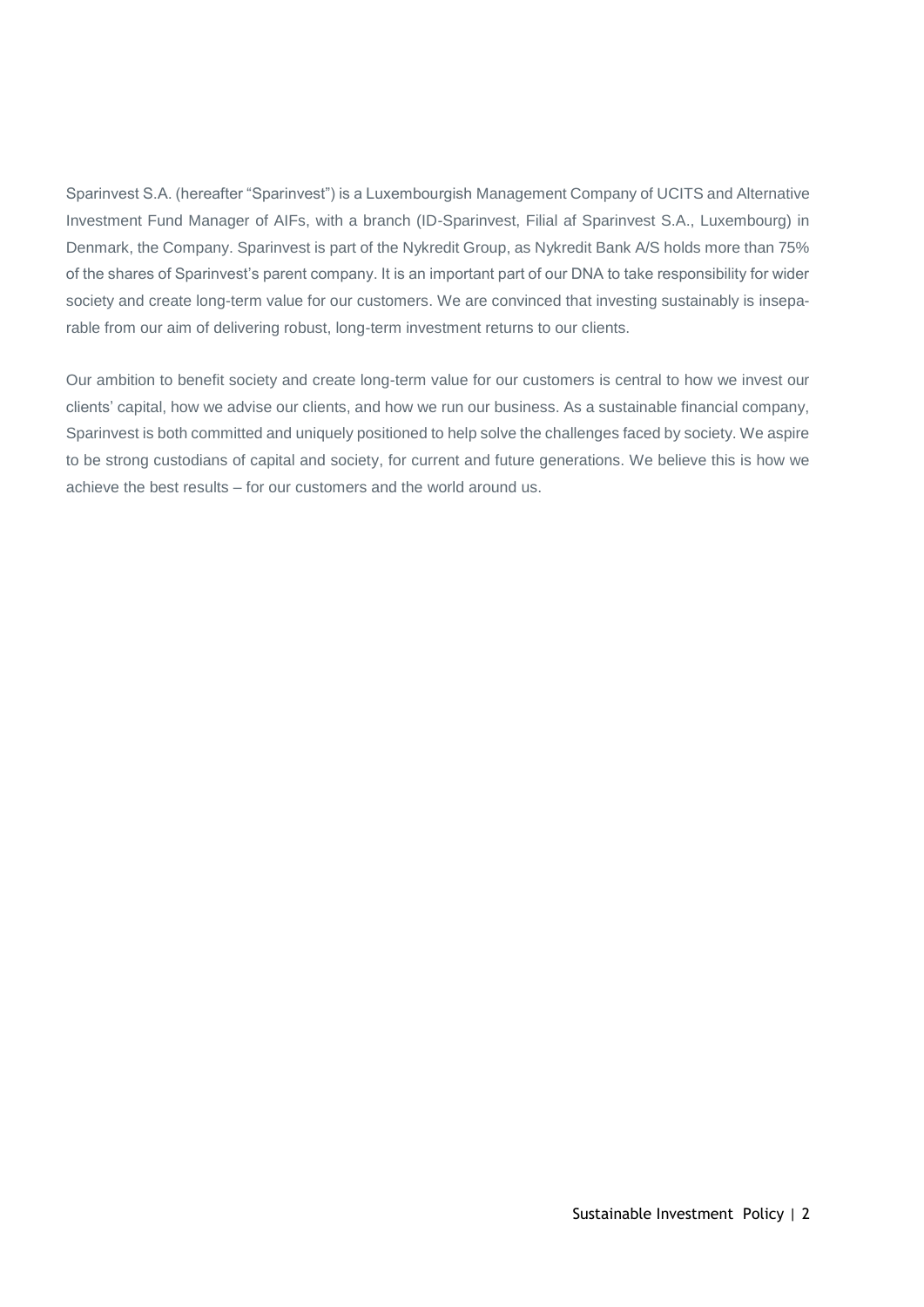## Content

| 1.  |                                 |                                                                                                                                                                                       |
|-----|---------------------------------|---------------------------------------------------------------------------------------------------------------------------------------------------------------------------------------|
| 2.  | 2.1<br>2.2<br>2.3<br>2.4<br>2.5 | Sparinvest's climate target and contribution to achieving the UN Sustainable Development Goals . 5<br>Sparinvest has adopted international standards and committed to collaboration 6 |
| 3.  |                                 |                                                                                                                                                                                       |
| 4.  |                                 |                                                                                                                                                                                       |
| 5.  | 5.1<br>5.2<br>5.3<br>5.4        |                                                                                                                                                                                       |
| 6.  | 6.1<br>6.2<br>6.3<br>6.4        |                                                                                                                                                                                       |
| 7.  | 7.1<br>7.2<br>7.3<br>7.4        |                                                                                                                                                                                       |
| 8.  | 8.1<br>8.2                      |                                                                                                                                                                                       |
| 9.  |                                 | .21                                                                                                                                                                                   |
| 10. |                                 |                                                                                                                                                                                       |
| 11. |                                 |                                                                                                                                                                                       |
| 12. |                                 |                                                                                                                                                                                       |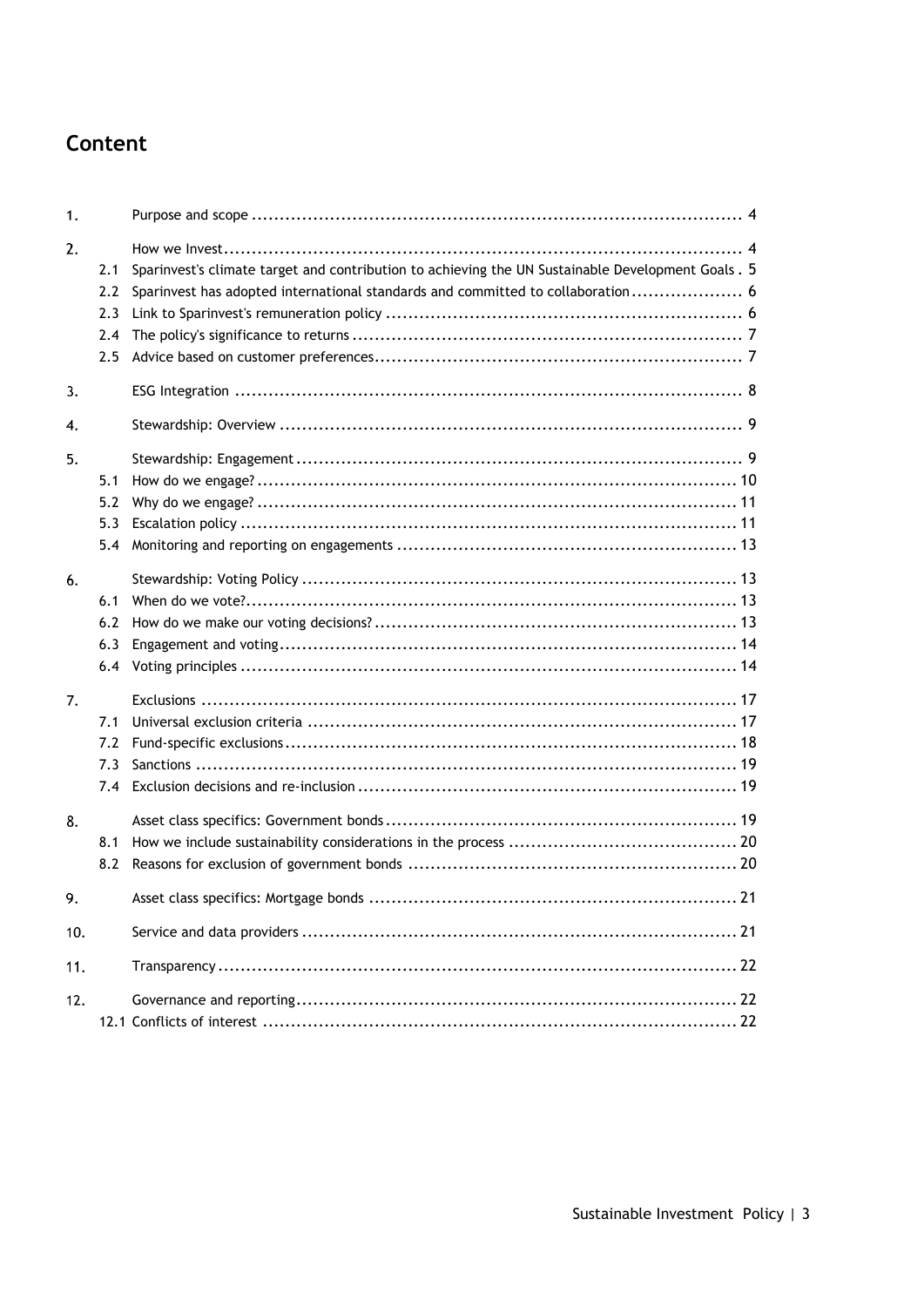## <span id="page-3-0"></span>**Purpose and scope**

This policy sets the framework for our work with sustainable investment and environmental, social and governance issues, commonly referred to as ESG. The policy applies to all Sparinvest's investments on behalf of our clients as well as Sparinvest's own portfolios. The policy applies to all asset classes. Some asset classes involve special conditions that require further clarification. This is the case for government bonds (Section 8) and mortgage bonds (Section 9).

The policy covers investments made by Sparinvest as well as by external asset managers appointed by Sparinvest. For this reason, selection of external asset managers is described in a separate section. The policy also covers derivative financial instruments such as Exchange Traded Funds (ETF) and similar instruments with underlying investments. If such instruments are used, they must present the best possible match with this policy.

Sparinvest serves a wide variety of customers, ranging from private individuals to Danish and international institutional investors. However, our commitment to creating value remains the same, irrespective of which customers we serve. We take responsibility by helping resolve societal challenges where we can make a difference. This policy constitutes the foundation across all our investments. Some customers may have special wishes and demands for their investments, which we are happy to accommodate, but as a minimum always within the requirements of this policy.

Among our broad range of investments in different asset classes and strategies, each product has its own specific approach, which is described in detail in the guidelines of the individual funds.

## <span id="page-3-1"></span>**How we Invest**

Sparinvest's core values are reflected in the way we conduct our investments. To Sparinvest, sustainable investment is about incorporating environmental, climate, social and governance issues in investment decisions. It is about creating impact. We are convinced that we provide most benefit to society and to investors by investing in businesses with the greatest potential to move in a more sustainable direction, rather than investing only in those already there.

We take responsibility by incorporating sustainability considerations in our investment processes, both in the selection of companies and the ongoing monitoring and evaluation of investments.

We also believe that we, as owners, can influence the investee companies to change. To this end, we use our influence in the companies to express our views, through engagement and voting.

Some investments are excluded from all strategies. For example, we do not invest in producers or distributors of controversial weapons or in companies persistently failing to comply with international norms,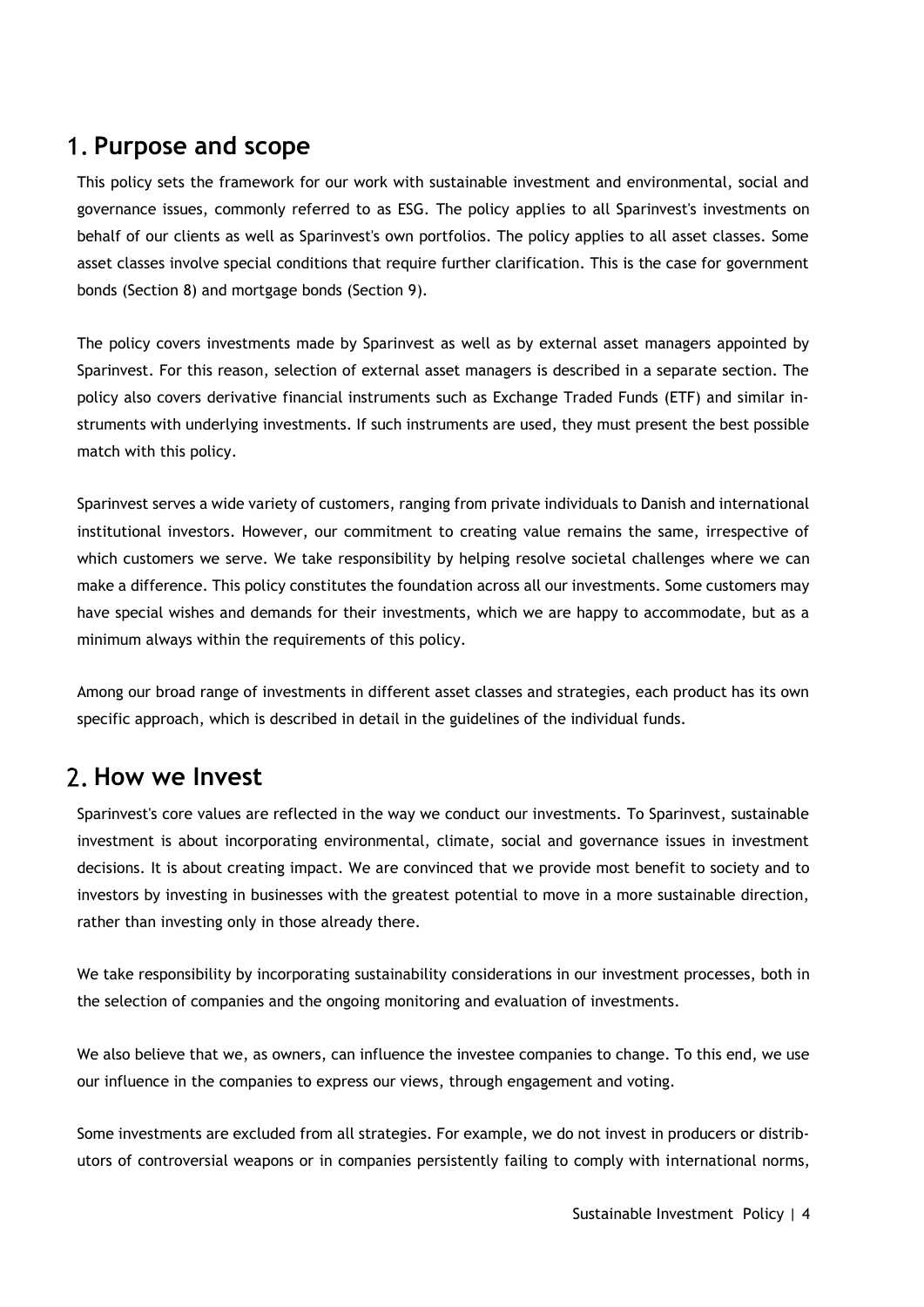conventions and recommendations and where engagement has proved futile. We also exclude a number of energy companies because their plans for transition are either non-existent or unrealistic.

However, many of our products go beyond this and take further measures, for instance through more engagement to drive change, or through further exclusions.

| <b>ESG</b> integration | Active stewardship     | <b>Exclusions</b>       | <b>Transparency</b>    |
|------------------------|------------------------|-------------------------|------------------------|
| Throughout the stages  | We use the tools of    | We set a baseline, ex-  | We provide transpar-   |
| of our investment pro- | active stewardship -   | cluding certain invest- | ency to all stakehold- |
| cesses, we integrate   | voting and engage-     | ments from all strate-  | ers on our sustainable |
| consideration and      | ment - to target posi- | gies. Some funds add    | investment practices,  |
| analysis of ESG issues | tive change            | a selection of further  | objectives, and re-    |
|                        |                        | exclusion criteria      | sults                  |

We recognise that many investors wish to have information about the financial returns of their investments, while also wanting to understand their impact on broader society. We are committed to providing our investors with that understanding.

Using this approach, we aspire to identify ESG risks and manage principal adverse impacts with the aim of creating value and benefiting society.

### <span id="page-4-0"></span>**2.1 Sparinvest's climate target and contribution to achieving the UN Sustainable Development Goals**

Sparinvest wants to conduct our investments in alignment with the Paris Agreement and contribute to reaching the UN Sustainable Development Goals (SDGs). Our ambition is to reduce our climate footprint by making our overall investment activities climate neutral by 2050, thereby contributing to limiting global warming to 1.5°C. In our efforts to meet this objective, Sparinvest will contribute to the development of recognised sector-wide methods and influence investee companies to supply relevant data, thereby enabling the attainment of the target across all asset classes.

The world's investors play a central role in guiding society into a more sustainable direction and supporting the 17 SDGs through investing in sustainable measures and encouraging companies to assume responsibility for achieving the goals. Sparinvest also has a responsibility for allocating our customers' and our own funds in a manner that supports the sustainable transition. By including sustainability considera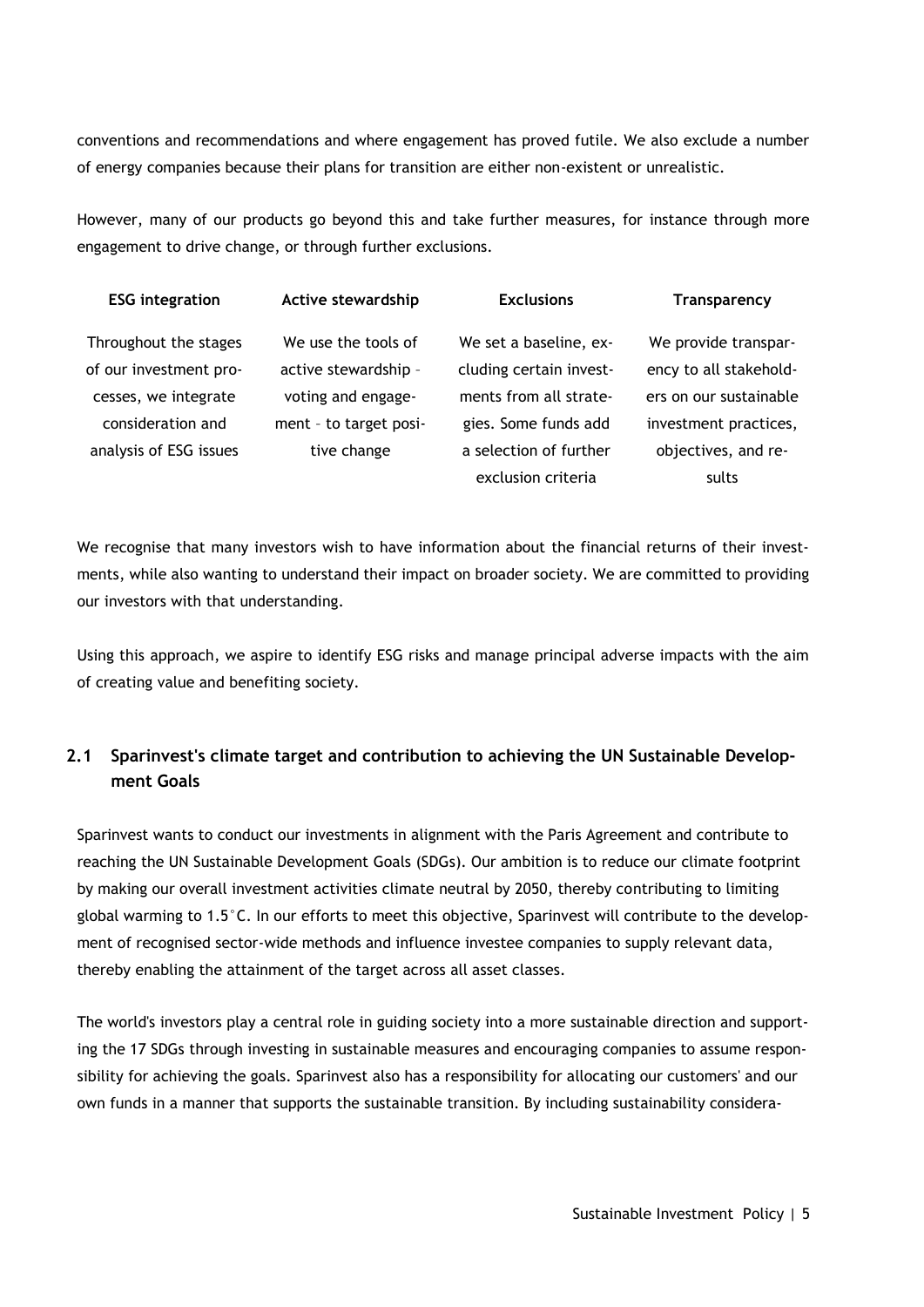tions in our investment processes, Sparinvest seeks to contribute to positive change. Sparinvest regularly analyses the degree to which the investments are aligned with the SDGs with the aim of promoting conduct that is consistent with the SDGs and reducing conduct that is not.

### <span id="page-5-0"></span>**2.2 Sparinvest has adopted international standards and committed to collaboration**

Sparinvest supports and collaborates with a number of organisations and frameworks that are aligned with our own approach to sustainability.

Sparinvest adopted the UN Principles for Responsible Investments (UN PRI) in 2009 and has continued working with the six principles in our processes. In addition to this, Sparinvest together with Nykredit is fully committed to the UN Global Compact and plays an active role in further developing methods in the area of sustainable investment. Furthermore, Sparinvest and/or Nykredit is a member of Dansif, Eurosif and several trade associations, including Finance Denmark and the Association of the Luxembourg Fund Industry (ALFI) . Sparinvest and/or Nykredit has also contributed to and supports the Danish Investment Association's sector recommendations on sustainability. Generally, we consider it important to contribute to the development of sector recommendations and shared methods, and often play a key role in this context.

As part of the efforts to realise Sparinvest's climate target for investments, Sparinvest is a supporting signatory to the Task Force on Climate-related Financial Disclosures (TCFD). The Task Force's recommendations are a central element of the asks towards the companies, that are part of Climate Action 100+, in which Sparinvest has been an active participant since inception. Sparinvest is also a member of the climate network Institutional Investor Group on Climate Change (IIGCC) and has joined the Net Zero Asset Manager Initiative, which commits asset managers to supporting the goal of climate neutrality by 2050, setting interim targets for 2030, and contributing to the development of methodologies.

We also work with other frameworks and sustainability certifications, including the Nordic Swan Ecolabel, Towards Sustainability, LuxFlag and Montreal Carbon Pledge.

### <span id="page-5-1"></span>**2.3 Link to Sparinvest's remuneration policy**

The Sustainable Investment Policy is directly linked to Sparinvest's remuneration policy. Sparinvest has formulated ESG key data points focused on climate footprint, sustainable solutions as well as customer and staff views of Sparinvest's performance in terms of sustainable investment. Some Sparinvest staff members are part of bonus schemes or may receive performance awards, and in both cases, the determination is based partly on this policy and their sustainable investment performance. Sparinvest's remuneration policy is available at Sparinvest's website.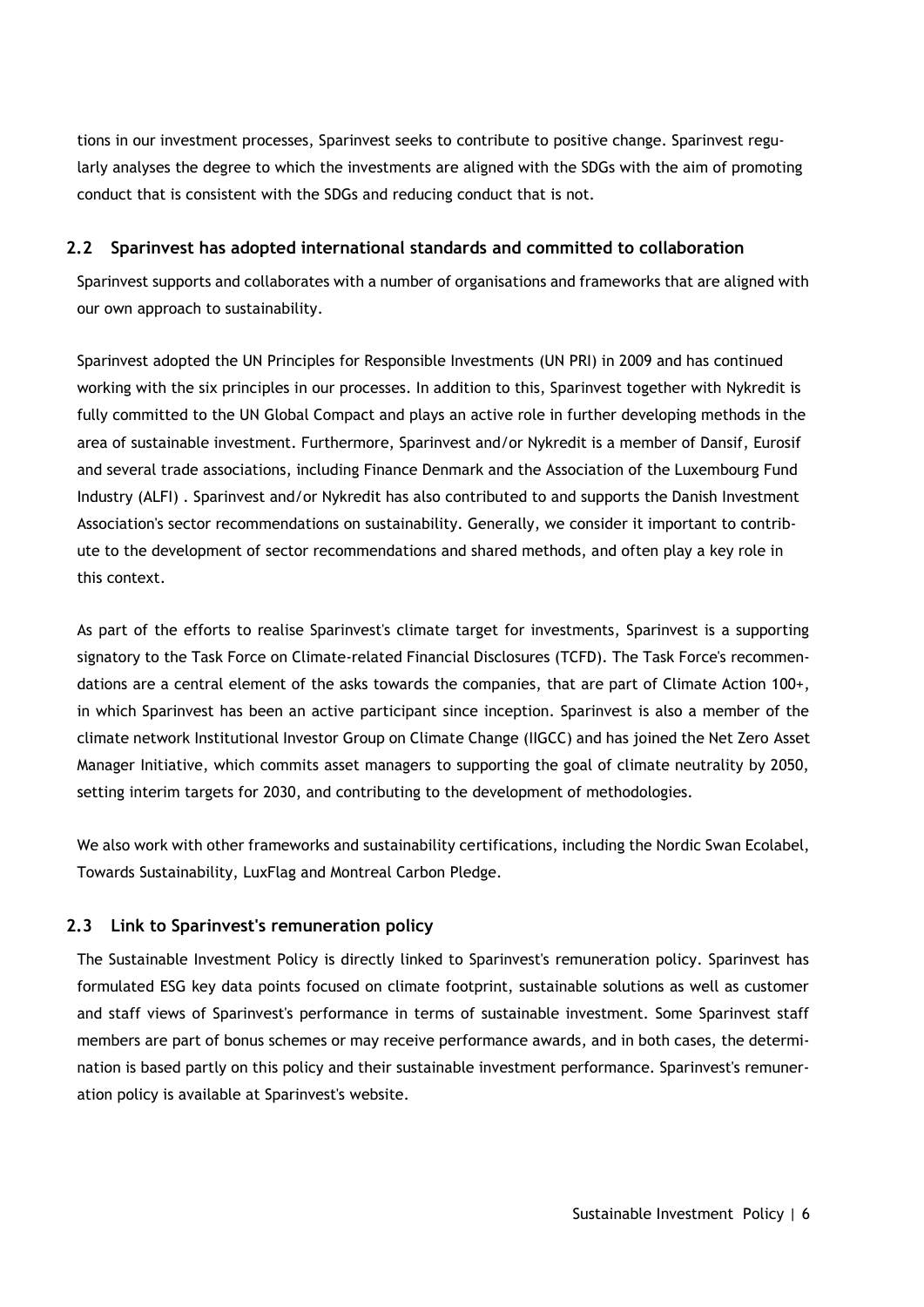#### <span id="page-6-0"></span>**2.4 The policy's significance to returns**

The philosophy behind this policy is that environmental, social and governance (ESG) issues and how they are treated have a major impact on corporate value and on long-term returns. The policy is founded on an objective of generating value and making a difference through integration of sustainability in the investment process and by driving positive change. This is, in Sparinvest's view, the best way to generate good risk adjusted returns for our customers and, in a joint effort with our customers, to realise the ambition of a more sustainable development.

Although some consider ESG data to be non-financial, we disagree. ESG issues may be of as much, if not more, financial relevance as other types of fundamental information about an investment. Therefore, Sparinvest integrates ESG in our investment processes as we believe it has a bearing on the risks and return potential of an investment. This mindset builds on our own as well as external analyses of the correlation between sustainability risks and potential returns on the investment. These analyses and Sparinvest's long experience with sustainable investment shows us that there is a correlation between ESG performance and returns. Sparinvest conducts ongoing analyses and reports on the issue in our annual reports.

Sparinvest's efforts towards contributing to climate transition and reaching our ambition of climate neutrality by 2050 are based on the recommendations of the Task Force on Climate Related Financial Disclosures. In this respect, too, the perspective is that, as the world moves towards climate neutrality, companies from many different sectors will be faced with climate-related risks and opportunities with major impacts on their long-term viability and value. The obvious example is companies involved in fossil fuels, which will be facing special risks, whereas other technologies, within energy savings and renewables, will have a greater potential. These potentials and risks are considered in the investment process.

#### <span id="page-6-1"></span>**2.5 Advice based on customer preferences**

Sparinvest believes that investing sustainably is inseparable from our aim of delivering strong long-term risk adjusted investment returns to our customers. We invest to create value and benefit society. We make our knowledge available to customers when providing investment advice or portfolio management services, so that we can find the right solution together. Our customers are varied and have different demands and needs when it comes to sustainability. We therefore have different solutions that we can put into play. The solution is the customer's choice, but we always provide insight, so that the choices and their consequences are clear. We follow up with reporting both on value creation in the form of financial returns and the impacts on broader society. We do this to make sure that our customers are comfortable and satisfied with the solution chosen.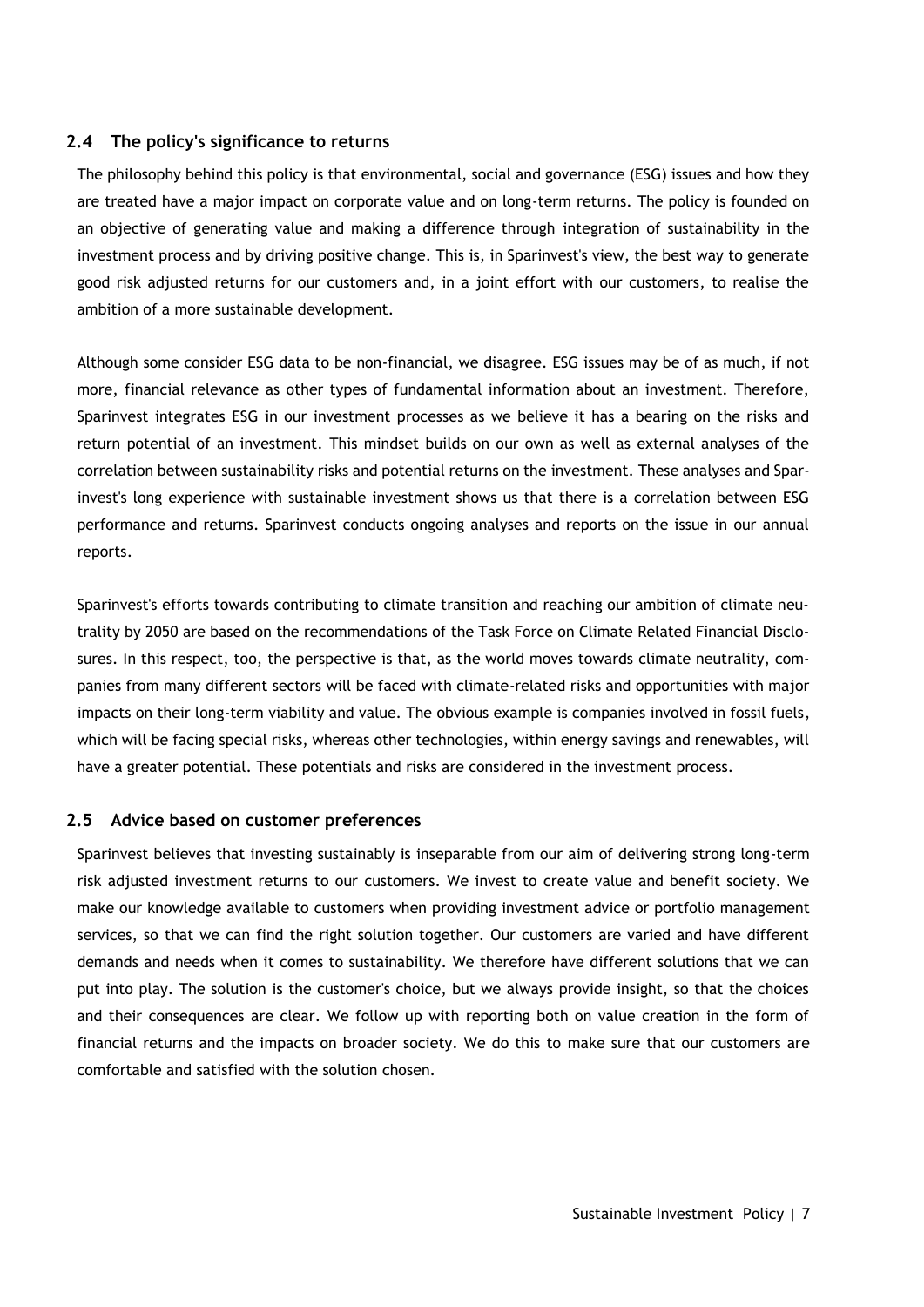# <span id="page-7-0"></span>**ESG Integration**

Information on ESG strengths and weaknesses, risks and opportunities, is a significant part of the fundamental information we use to select investments, build portfolios, monitor companies and work with them using the tools of stewardship.

The exact way we utilise ESG information and monitor our investments varies by asset class and investment strategy. There are commonalities across all funds and products. However, an actively managed fund, selecting individual equities after detailed analysis, is naturally different from a quantitatively managed fund that systematically builds portfolios, or a passive fund designed to track the returns of an index.

As a baseline, across all funds, all holdings and potential investments are screened on a rolling basis for compliance with international norms in the areas of human rights, labour rights, the environment and climate. This includes widely recognised UN conventions: the UN Global Compact, the UN Guiding Principles on Business and Human Rights, the OECD Guidelines for Multinational Enterprises, the Paris Agreement and conventions concerning controversial weapons. This information is used to inform both investment decisions and our stewardship programme. Some companies may be excluded as a result (read more in Section 7). We also monitor the broader ESG performance of our investments, including relevant measures of climate footprints.

**For our passively managed index strategies,** the primary consideration is to replicate the performance of a specific index. Some of these indices are constructed on the basis of sustainability considerations, while others do not include this aspect. Regardless, monitoring of companies and stewardship play an important role.

**For our actively managed, quantitative strategies**, securities are selected via systematic quantitative processes, and the underlying data considered in these processes include ESG information.

**For our actively managed, fundamental strategies**, ESG information is integrated in both qualitative and quantitative ways throughout the entire investment process, from screening and analysing potential new investments, to calculating fair values, to making investment decisions, building and monitoring portfolios, and informing our stewardship activities.

Our investment team approaches ESG considerations alongside other fundamental considerations, seeking relevant information from company reporting and contact with the company. We consider mega-trends such as climate change and other cross-sector issues that may be expected to have material impact across portfolios, as well as company-specific considerations. Depending on the context – such as the sector in which a company operates – certain ESG issues can be considerably more important than others, and we prioritise accordingly in our analysis. Our internal analysis is also informed and augmented by insights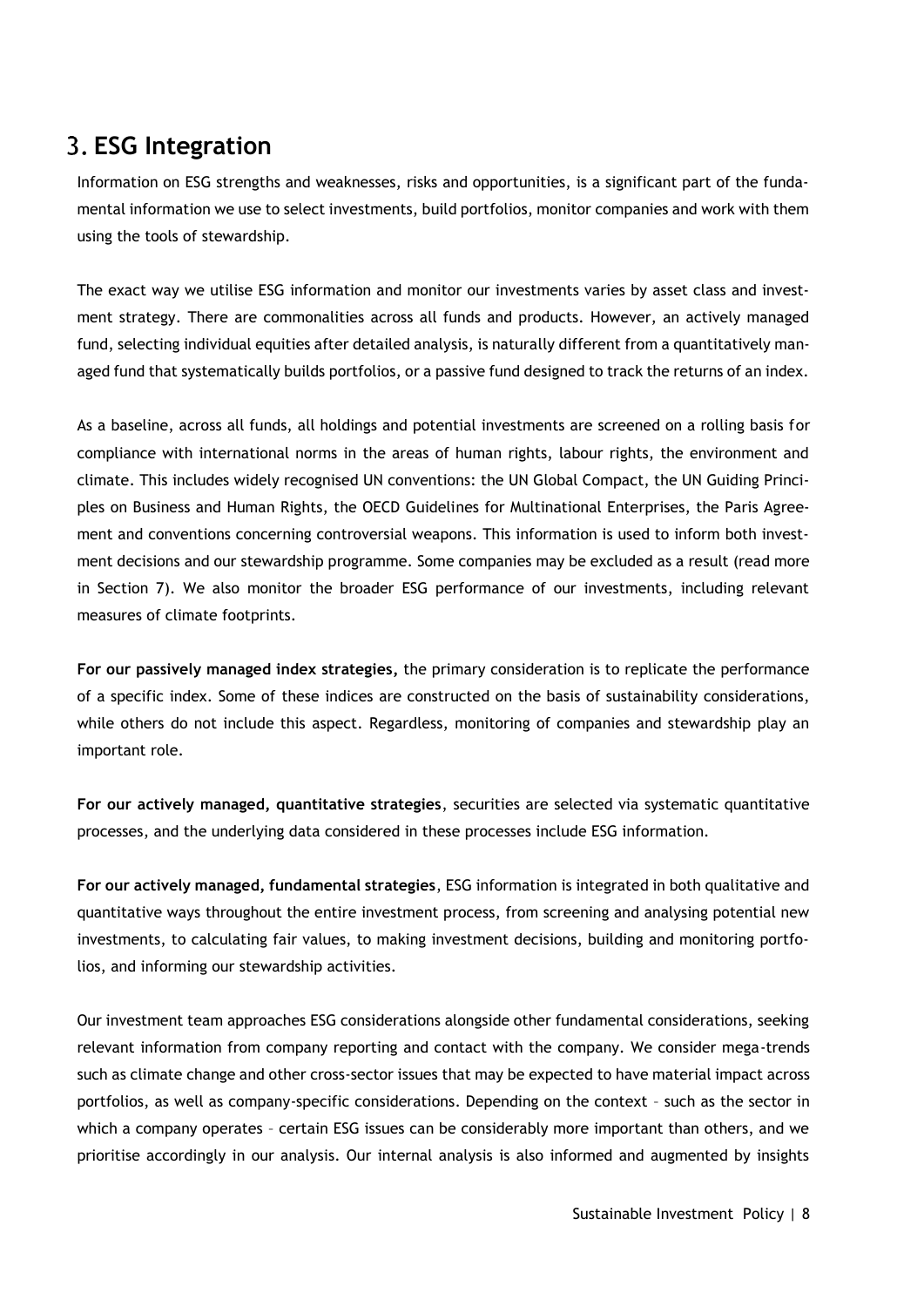from external research providers, including specialised ESG research providers. This includes ESG research covering industry-level, country-level, and thematic ESG issues, and also company-specific research.

Our ESG work is based on a broad range of ESG information from both internal and external sources. Sources may include internal research, company reporting, service and data providers, screening for compliance with international standards, proxy voting research, climate data, sell side research, media and NGO investigations.

**For our externally managed strategies**, an important criterion in the selection of asset managers is their ability to integrate ESG considerations in the same way as we do in our internal investment management. Based on the monitoring of investments, we communicate regularly with asset managers about the integration of ESG information and the development of their approach.

## <span id="page-8-0"></span>**Stewardship: Overview**

Sparinvest invests sustainably, with a long-term mindset. We recognise that there is no such thing as 'perfect', and that sustainability is not as simple as good versus bad. Instead, we believe in the potential for positive change - whether in terms of driving investment returns or achieving societal goals.

We also recognise that investing sustainably does not end with the investment decision. In fact, that is just the beginning. Our investment philosophy is an ownership philosophy. We see equity investment, for example, as owning real stakes, in real companies. This means we have the opportunity, but also the responsibility, to be active owners, communicating with the companies in which we invest, and potentially influencing their behaviour. The aim of this cooperation is to foster long-term, sustainable corporate value.

In the following sections, we describe our approach to stewardship using two main tools of active ownership: voting and engagement, which we see as inherently interlinked. We also explain our approach to escalation and, ultimately, exclusion in some cases where engagement does not develop satisfactorily.

In recognition of our role as stewards of our investors' capital and long-term interests, Sparinvest complies with the Danish Stewardship Code

## <span id="page-8-1"></span>**Stewardship: Engagement**

Our approach to sustainability feeds directly into our stewardship programme. We seek to foster the longterm value of our investments, encouraging companies both to mitigate sustainability risks and exploit sustainability opportunities. We are driven by the potential to deliver positive change both in society and in our investments, where we believe it goes hand-in-hand with strong long-term returns.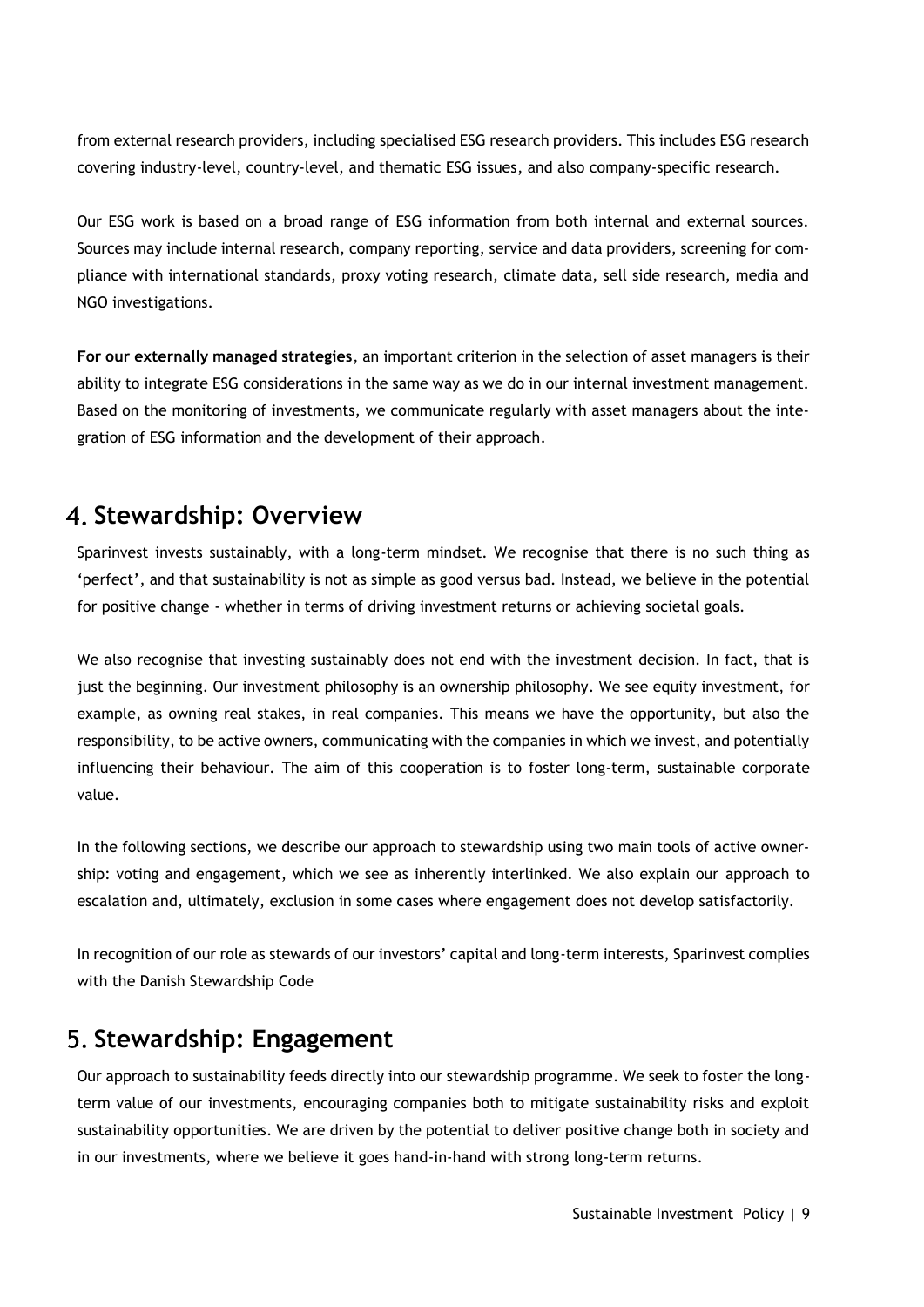As described in section 3 above, we continuously monitor our investments. It provides us with insights into the ESG opportunities and risks that face our investments.

As investors, it is natural to have dialogue with holdings. For example, in our active, fundamental strategies, the investment teams communicate with companies as part of the investment process to bolster their understanding and highlight certain issues. We aim to continue the dialogue with our holdings after the initial investment. The ideal is to have a frank but constructive, two-way dialogue with our holdings, and we do not hesitate to give our views on key issues, whether short- or long-term, ESG or otherwise. However, we classify as "engagements" those dialogues in which we have a specific goal. We take a practical and materiality-based approach: we focus on cases where we see potential for meaningful impact on corporate value and sustainability.

#### <span id="page-9-0"></span>**5.1 How do we engage?**

Our engagements are usually either direct, collaborative or led by service providers. We often find it can be powerful to combine these methods. Generally, we seek to act as constructive partners to our investee companies, and this means we may also bring third parties into the dialogue – for example, liaising between the company and an NGO regarding best practice on the specific issue.

- **Direct engagements:** These are run by Sparinvest alone. In our active, fundamental strategies, the engagement is typically run by members of our investment teams, since our portfolio managers possess solid knowledge of the specific company that may further strengthen the dialogue. It also sends a clear message to the investee company that sustainability is an issue that runs to the heart of our investment decisions. Our investment teams are supported by our ESG team, who also run engagements on behalf of our quantitative and passive strategies.
- **Collaborative engagements:** These are engagements where we join with other institutional investors via forums such as Climate Action 100+ and PRI to co-ordinate engagement on specific ESG themes. Often, we will assume the role of lead investor where we run the engagement with one company on behalf of various investors, while other investors lead the engagement with other companies.
- **Service provider engagements:** We also join engagements led by professional service providers. In these cases, we often join the engagement meetings, and we maintain a strong feedback loop with our service providers, for example, advising them of our own engagement experience with the company in question.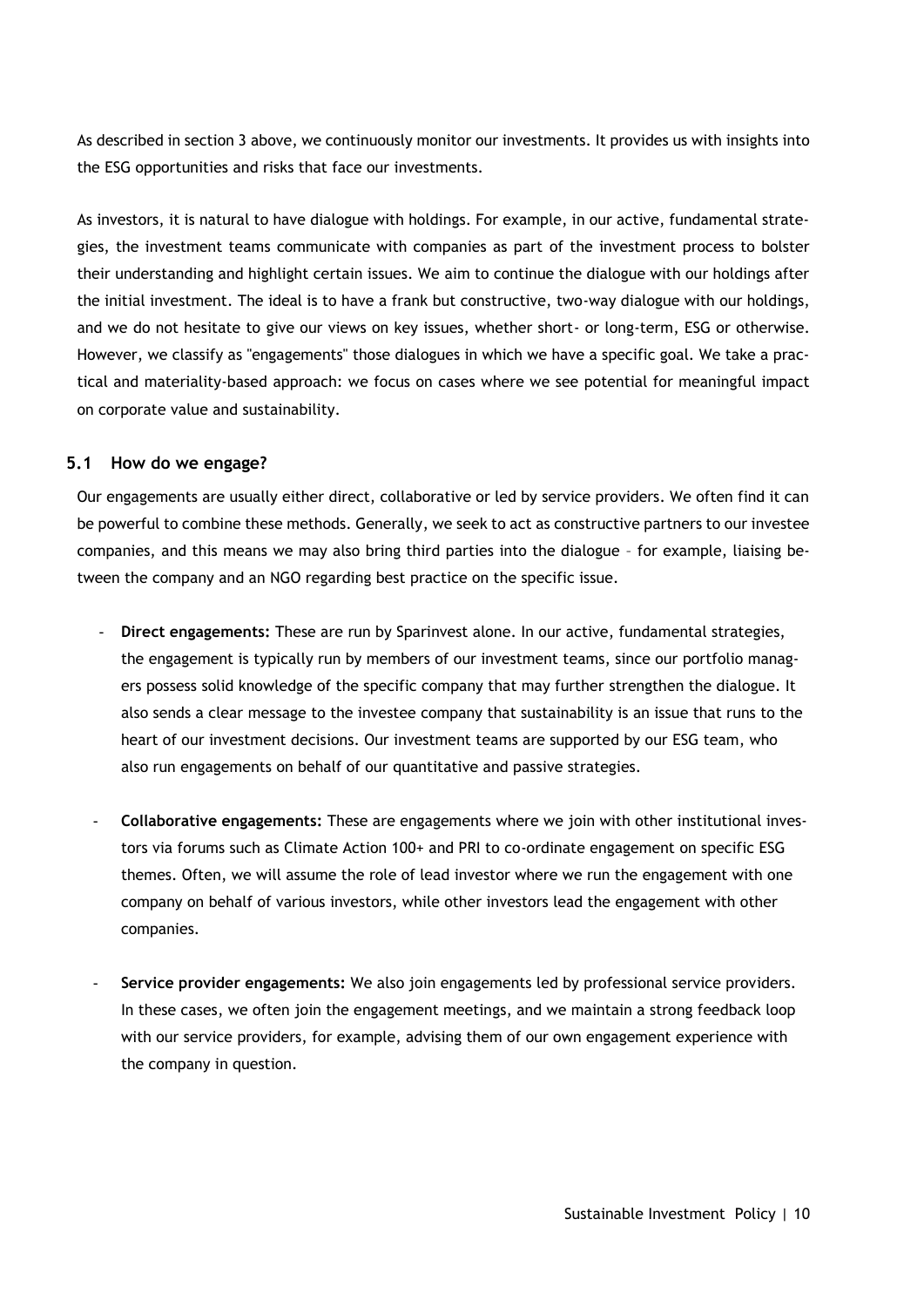### <span id="page-10-0"></span>**5.2 Why do we engage?**

We engage with companies on various issues, ranging from specific ESG risks or opportunities identified at the company to broad issues, such as climate change. In deciding which engagements to prioritise, we consider their materiality and the potential for meaningful change.

- **Company-specific ESG risks or opportunities:** We analyse and monitor specific areas where we can encourage companies to mitigate risks or exploit opportunities that can deliver positive societal impacts and corporate value.
- **Climate change:** We see climate change as one of the predominant challenges facing companies and society. The nature of corporate approaches to climate transition can significantly impact corporate value. Our engagement work here fits closely with our climate change analysis of portfolios, including carbon footprinting.
- **Breach of international norms:** Where our ongoing screening identifies breaches of international norms, we adopt a two-pronged approach to engagement: we push for remediation of the issue and change to prevent recurrence of the issue. In our actively managed, fundamental strategies, we engage directly with the company, partly to make it clear to the company that we – as investors – attach significance to the issue, and partly because we believe our knowledge of the company may have particular influence on the course of action. In our quantitatively and passively managed funds, we play an active role in engagements run by a service provider. As for exclusions, Sparinvest publishes a list of ongoing engagements with companies in breach of norms.
- **Voting-related engagement:** We regard voting as a tool in a broader dialogue. When we vote against management recommendations, we seek to supplement this with dialogue. We aim to do this for all holdings in our actively managed, fundamental strategies. In our quantitatively and passively managed strategies, we aim to communicate with the companies on voting issues of particular significance. Where time permits, this dialogue is started before the relevant general meeting.

### <span id="page-10-1"></span>**5.3 Escalation policy**

We see engagement as an opportunity for positive and constructive dialogue between listed companies and their stakeholders, with the aim of enhancing long-term corporate value and sustainability.

Of course, dialogue does not always progress to our satisfaction. In such cases, we consider why, whether it is appropriate to escalate, and if so, what steps would be appropriate. Our aim is to foster a constructive environment for dialogue, while making our expectations clear.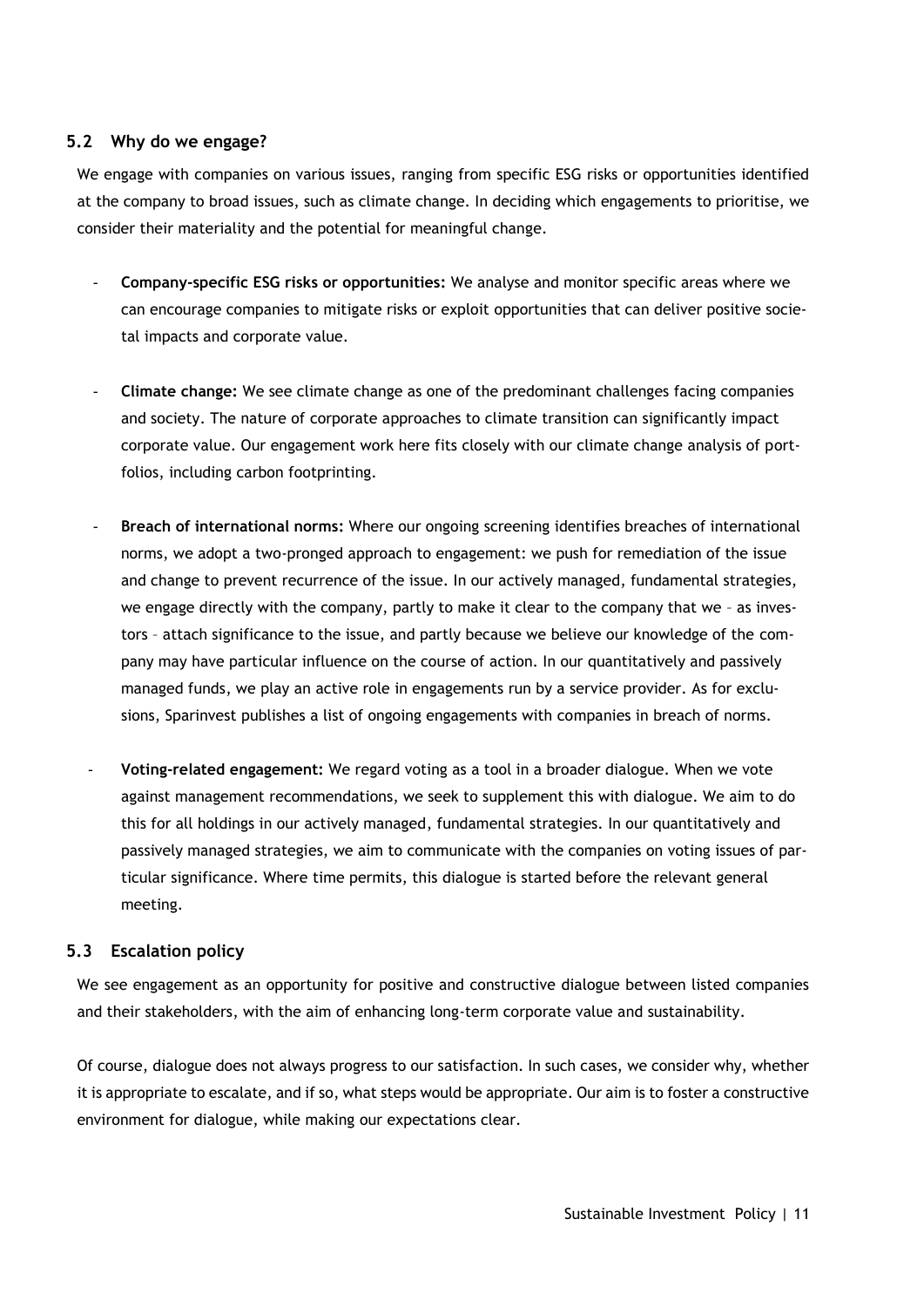We recognise that each engagement and each company has its own unique characteristics, and therefore the best way to proceed is considered on a case-by-case basis. Similar to the manner in which we initially select issues for engagement, we consider the materiality of the issue, the potential for impact, and an estimation of the resources required for the engagement. Our approach to escalation may include the following:

- **Further communication:** Continuing the dialogue. This may involve several modes of communication (emails, phone calls, meeting in person, etc).
- **Alternative counterparts within company:** Seeking dialogue with different representatives of the company in question. This could be senior representatives (board members or senior management, independent board members, etc) or more specialised representatives. This may involve considering whether Sparinvest's representative has sufficient seniority.
- **Employing a different type of engagement:** In certain cases, it can be constructive to shift between one type of engagement to another, such as shifting from a collaborative engagement together with other institutional investors to one managed solely by Sparinvest.
- **Voting:** Where the issue is the subject of a voting agenda item, we will vote in accordance with our voting policy and in the best interests of our clients. Where the issue is not directly linked to a voting agenda item, we may on occasion vote against a director appointment as a way of expressing dissatisfaction.
- **Filing of shareholder resolutions:** In certain circumstances, we may consider filing a shareholder resolution at extraordinary or general meetings of shareholders, or requesting a general meeting.
- **Public statements:** We may lend our support to broad investor statements related to certain initiatives that we believe contribute to the company's long-term value. In individual engagements, we do not generally consider public statements to be particularly conducive to a constructive atmosphere for dialogue. We may make our views known if considered appropriate, for instance at general meetings, other public venues or in the media.
- **Sale of position:** The current status of any engagement and insights gained from it are naturally part of the fundamental information we consider as we monitor an investment, assess its fair value, and determine whether to remain invested and its appropriate position size. In certain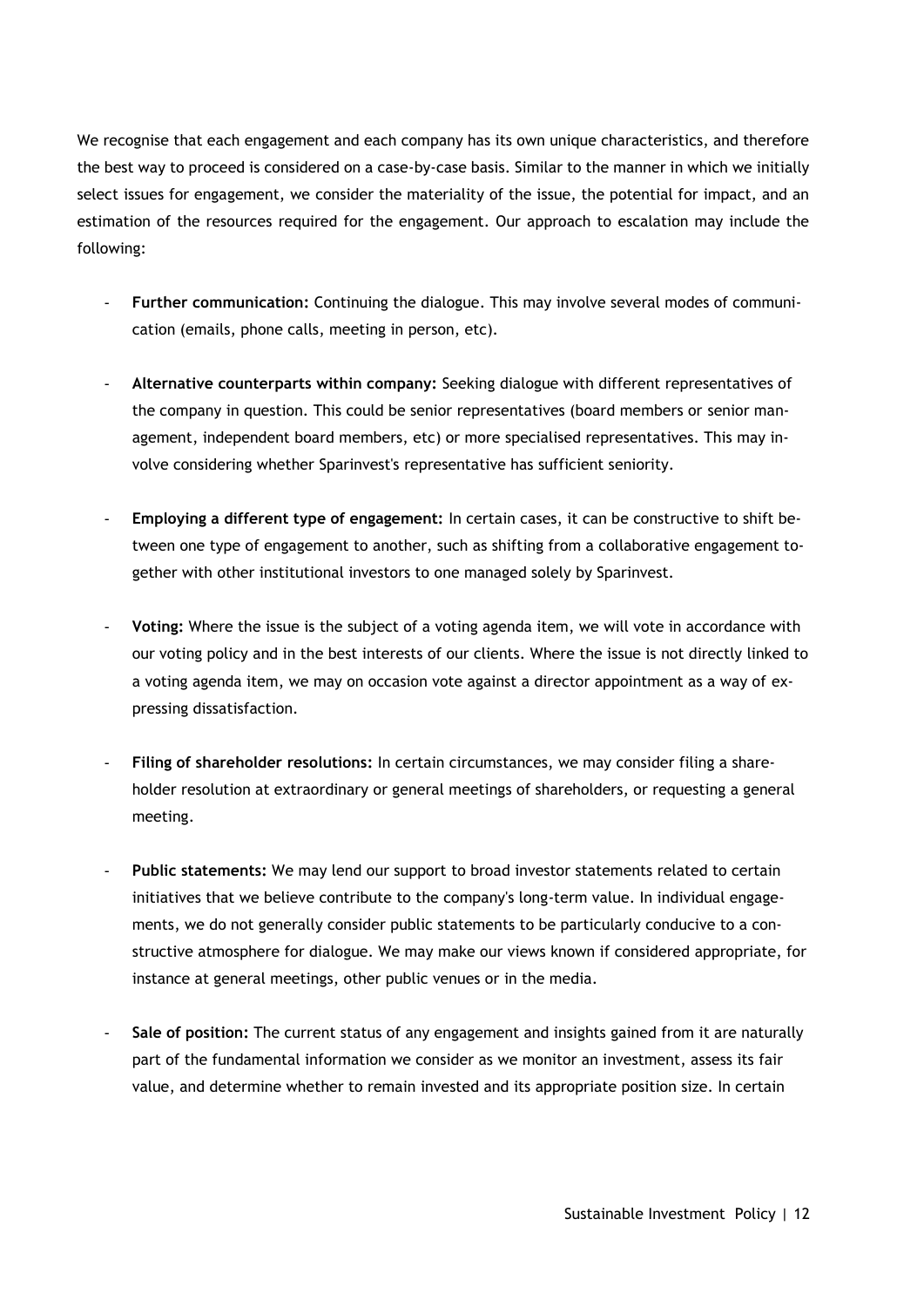cases, such as serious and persistent violations of international norms, a lack of satisfactory progress in engagement may lead to us placing a company on our exclusion lists, which apply to all portfolios.

- **Legal remedies:** When considered appropriate we may seek legal remedy, for example seeking damages through participation in class action lawsuits.

#### <span id="page-12-0"></span>**5.4 Monitoring and reporting on engagements**

Sparinvest continuously monitors our different engagements, using internal tools to share data and knowledge across teams. Progress in engagement in relation to a company is discussed in the relevant investment teams and at internal forums. In respect of breaches of international norms, the Sustainable Investment Forum decides whether objectives have been achieved, and decides on potential exclusion of companies where engagement progress is unsatisfactory and achievement of the objectives is not deemed to be realistic.

We report on our active stewardship in our fund-specific reporting and in our annual Transparency Report with the UN PRI. In order to preserve a constructive dialogue with the companies, we usually do not comment in detail on ongoing engagements.

### <span id="page-12-1"></span>**Stewardship: Voting Policy**

The fact that we as investors may vote at general meetings highlights that our investments represent actual ownership of real companies. At Sparinvest, we consider the thoughtful and proper exercise of those voting rights on behalf to be one of our core responsibilities as an asset manager. We are committed to providing transparency into both our voting process and our actual voting decisions, which we disclose via our website.

#### <span id="page-12-2"></span>**6.1 When do we vote?**

In our actively managed strategies, we aim to vote at all general meetings where we are entitled to exercise voting rights, except where the beneficial owners have instructed us otherwise. In our passively managed strategies, we aim to vote at a large proportion of general meetings, except where it is considered not to be cost effective. Note that Sparinvest does not perform stock lending in Sparinvest's investment funds.

#### <span id="page-12-3"></span>**6.2 How do we make our voting decisions?**

Our voting principles (see 6.4 below) set out key considerations on corporate governance and other areas related to voting. We review all voting agenda items and vote against resolutions which are inconsistent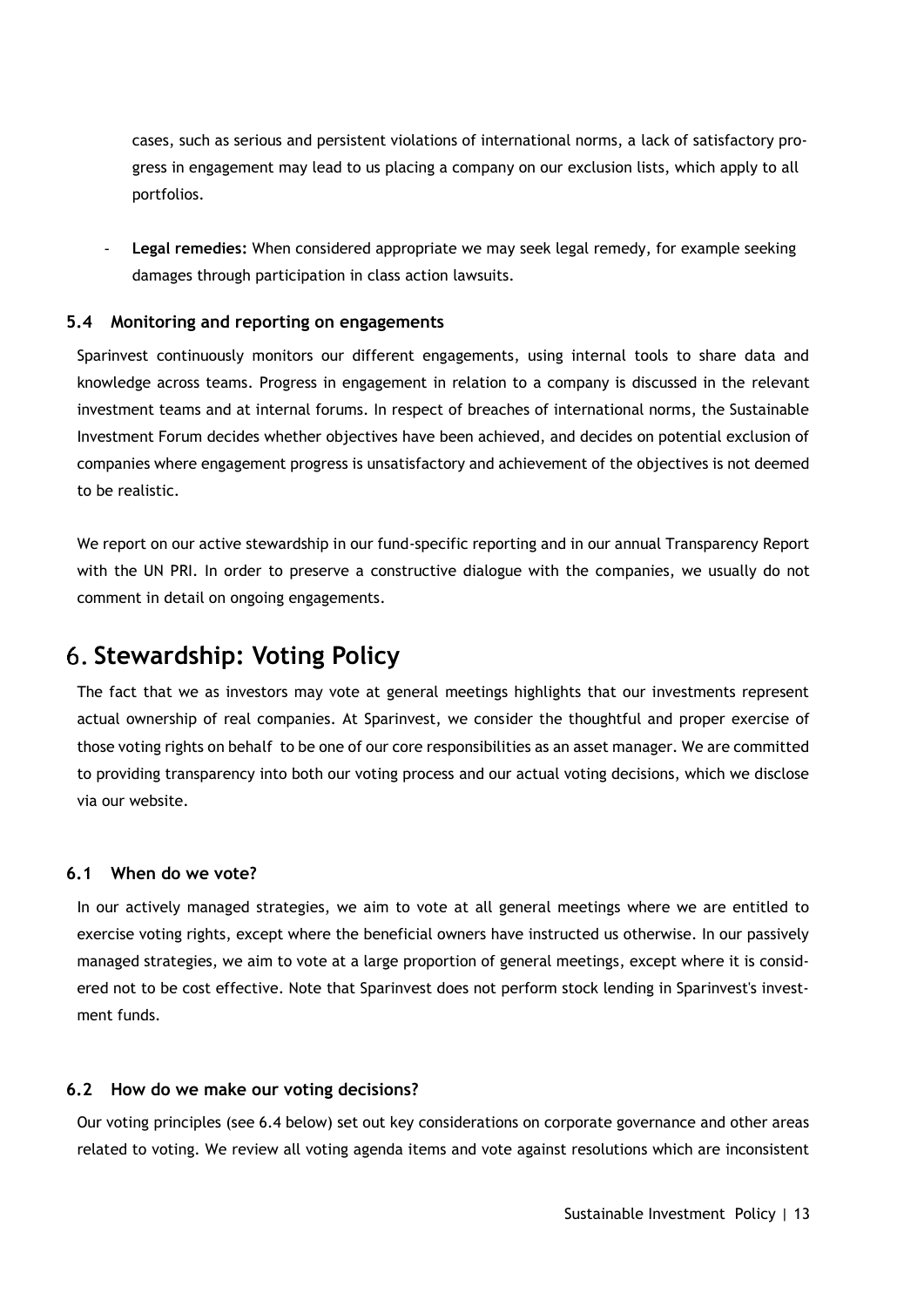with these principles or which we otherwise consider not to be in the best long-terms interests of our clients.

Sparinvest uses proxy adviser services to assist with operational aspects of voting. These advisers provide research on voting agendas, based on customised criteria reflecting Sparinvest's voting principles. This information is supplemented with other data and our own research from our investment processes.

Our active investment teams play a key role in this process, with voting an important element in the stewardship of the investments. In the active, fundamental investment strategies, the investment team will analyse the agenda and assess how best to vote.

Concurrently, Sparinvest's ESG team reviews agendas across investment strategies, assessing them against this policy and in the context of dialogue. On that basis, the investment team and the ESG team discuss how best to vote to serve the interests of our clients. In case of disagreement, the investment team will make the final decision within the scope of this policy.

To Sparinvest, voting is a joint effort between the investment team and the ESG team, with the aim of generating value, and complying with Sparinvest's policy and objectives.

#### <span id="page-13-0"></span>**6.3 Engagement and voting**

We consider the exercise of voting rights to be a central part of our broader relationship with companies: a complementary and supporting element in constructive and positive dialogue with listed companies. Where engagement does not progress satisfactorily, we may consider voting in order to highlight our concerns.

When we vote against management recommendations, we seek to supplement this with dialogue. We aim to do this for all holdings in our actively managed, fundamental strategies. In our quantitatively and passively managed strategies, we aim to communicate with the companies on voting issues of particular interest. Where time permits, this dialogue is started before the relevant general meeting.

### <span id="page-13-1"></span>**6.4 Voting principles**

The below principles apply to all equity investments managed by Sparinvest and are used to inform our voting decisions on all voting agenda items, including both management and shareholder proposals. The purpose of the principles is to enhance sustainable long-term corporate value while limiting risk, based on the guiding principle of serving the long-term interests of investors in our funds.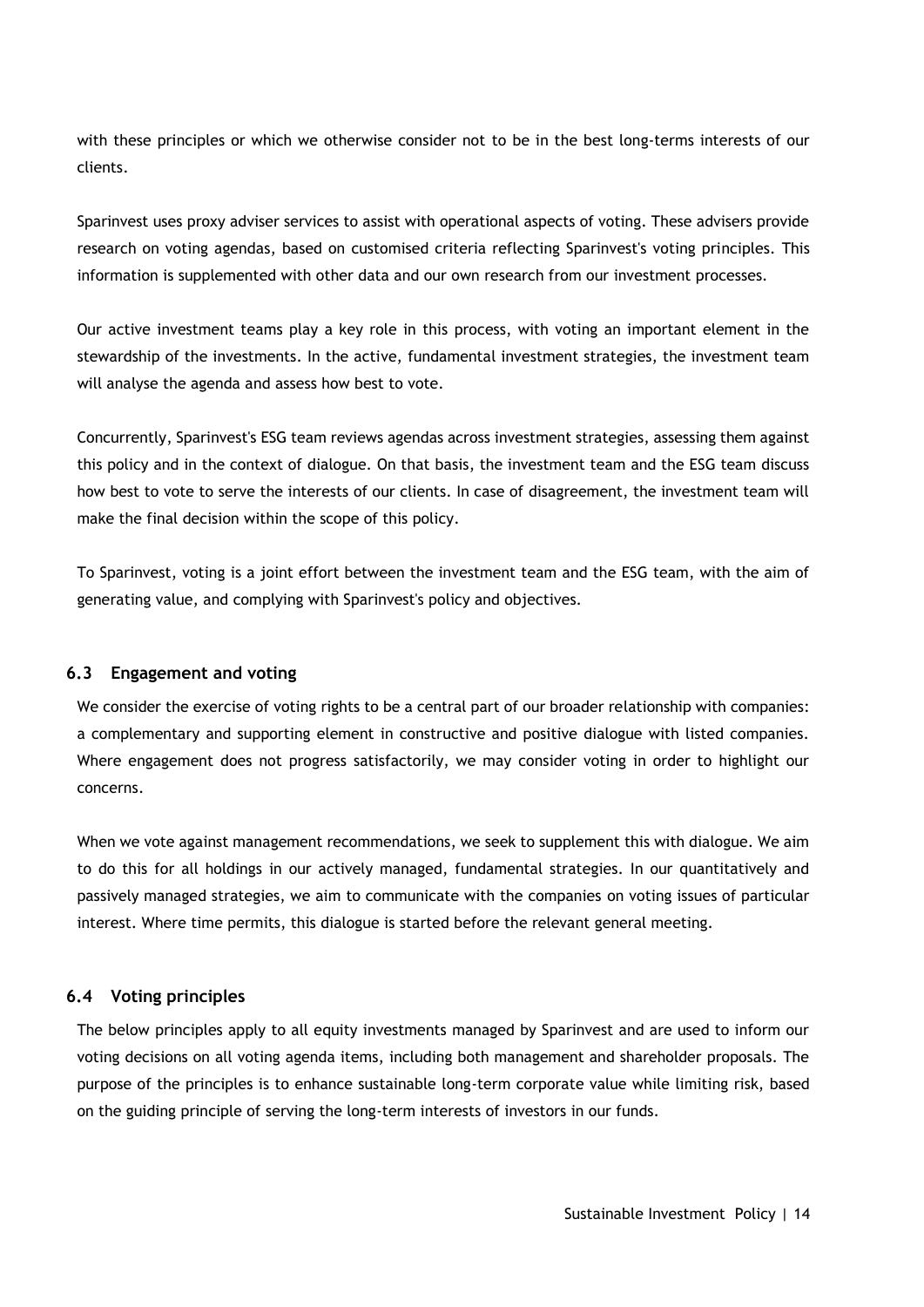In general, we consider a company's board of directors to be responsible for generating sustainable, longterm corporate value, cognisant of its accountability to the company and its shareholders, and its responsibility to other stakeholders such as employees, clients, suppliers, and creditors.

Precise thresholds – such as for board independence – may vary by region. Subject to the below principles, Sparinvest supports the general principle that companies should as a minimum comply with best practice corporate governance standards applicable in their country of domicile, or explain their non-compliance.

#### **Governance:**

- We support the principle of 'one share, one vote'
- We are generally opposed to any kind of 'poison pills'
- We support strong protection of minority shareholders' rights
- We support fair access to make shareholder proposals

#### **Members of board of directors**:

- The board of directors may include both executive and non-executive directors, but a significant proportion – ideally a majority – should be independent non-executive directors.
- We believe that the roles of chief executive and chair of the board of directors should be separate to ensure board independence, and will typically vote against appointments that combine these roles.
- The board should include directors with an appropriate balance of relevant experience and skills.
- The board should consider its diversity. We believe there are long-term benefits to diversity on the board, and will generally vote in a manner that encourages this. For example, we may vote against the appointment of the chair of the nomination committee, or the chair of the board, or other directors as appropriate, at:
	- $\circ$  companies in developed markets where either gender represents less than 30% of the board (or less than a higher requirement applicable in the country of domicile)
	- $\circ$  companies in emerging markets where one gender is unrepresented on the board
	- o companies in specific markets where the board lacks racial diversity
- Nomination committees should consist of a majority of independent non-executive directors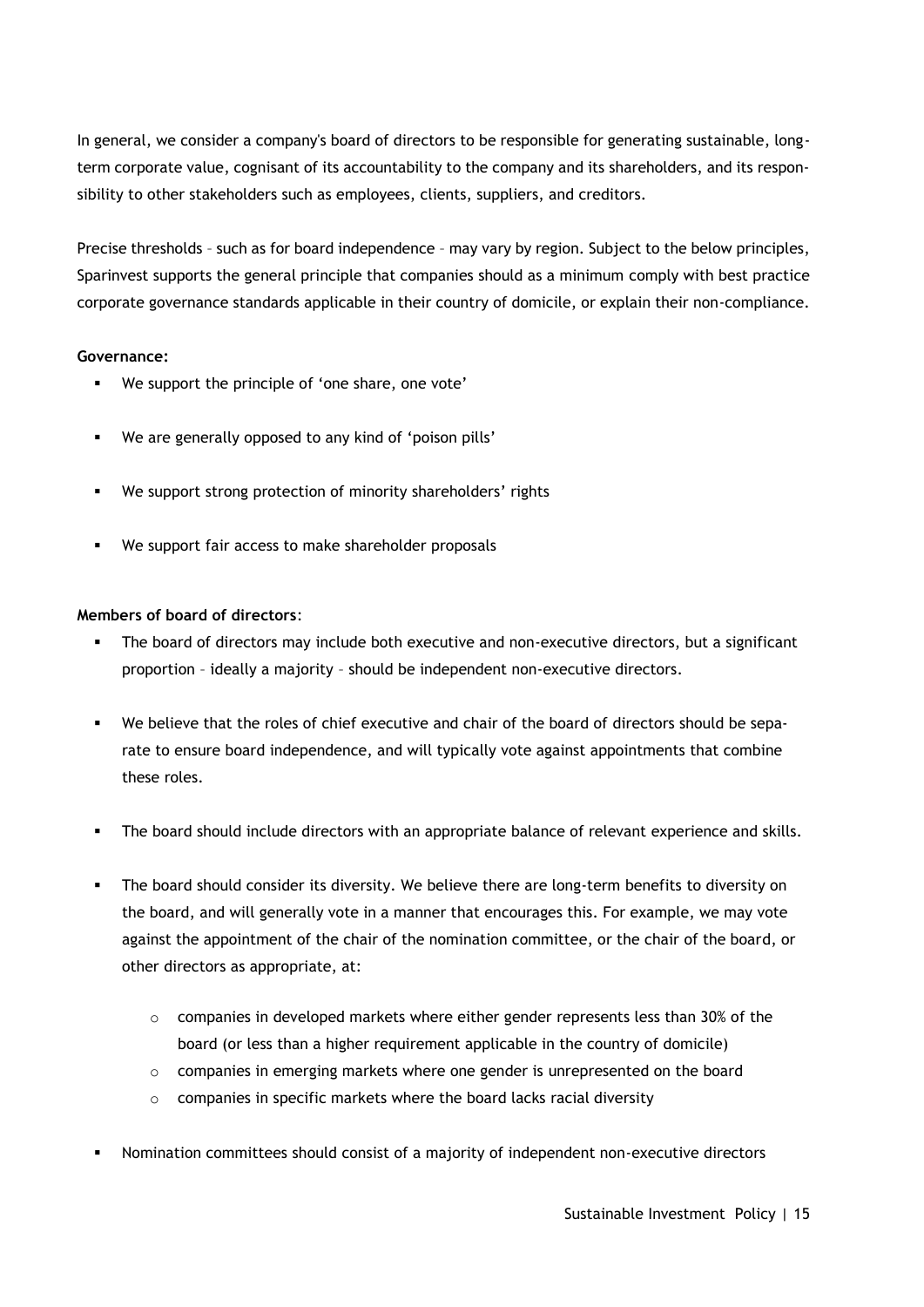- Director nominations should include sufficient information regarding the nominee's experience, skills and links with the company to allow shareholders to make informed decisions
- Director nominations should not be bundled under one agenda item
- The board of directors should takes steps to measure and ensure its effectiveness. This should include ensuring that directors are able to allocate sufficient time, and that directors do not hold excessive numbers of board positions at multiple companies

#### **Remuneration:**

- Remuneration committees should consist of a majority of independent non-executive directors
- A transparent remuneration policy should align the interests of management with the corporate strategy for the creation of long-term value and the safeguarding of the long-term interests of shareholders.

#### **Reporting and audit:**

- Companies should be transparent, providing full and meaningful disclosure of relevant information to stakeholders and shareholders
- Such disclosure should include ESG-related information, which may have significant financial implications, particularly over longer time periods.
- Accounts should be audited by independent external auditing firms whose other relationships with the company cannot be considered to impair that independence.
- Audit committees should consist entirely of independent non-executive directors.

### **Dividends, share buybacks and capital allocation:**

- Management decisions on capital deployment should be made in the best interests of the longterm corporate value. This consideration may influence our votes on issues such as dividends and share buybacks
- Where measures of capital efficiency are persistently low over a number of years and where we perceive a lack of a clear and effective strategy to remedy that, we may vote against the appointment of certain directors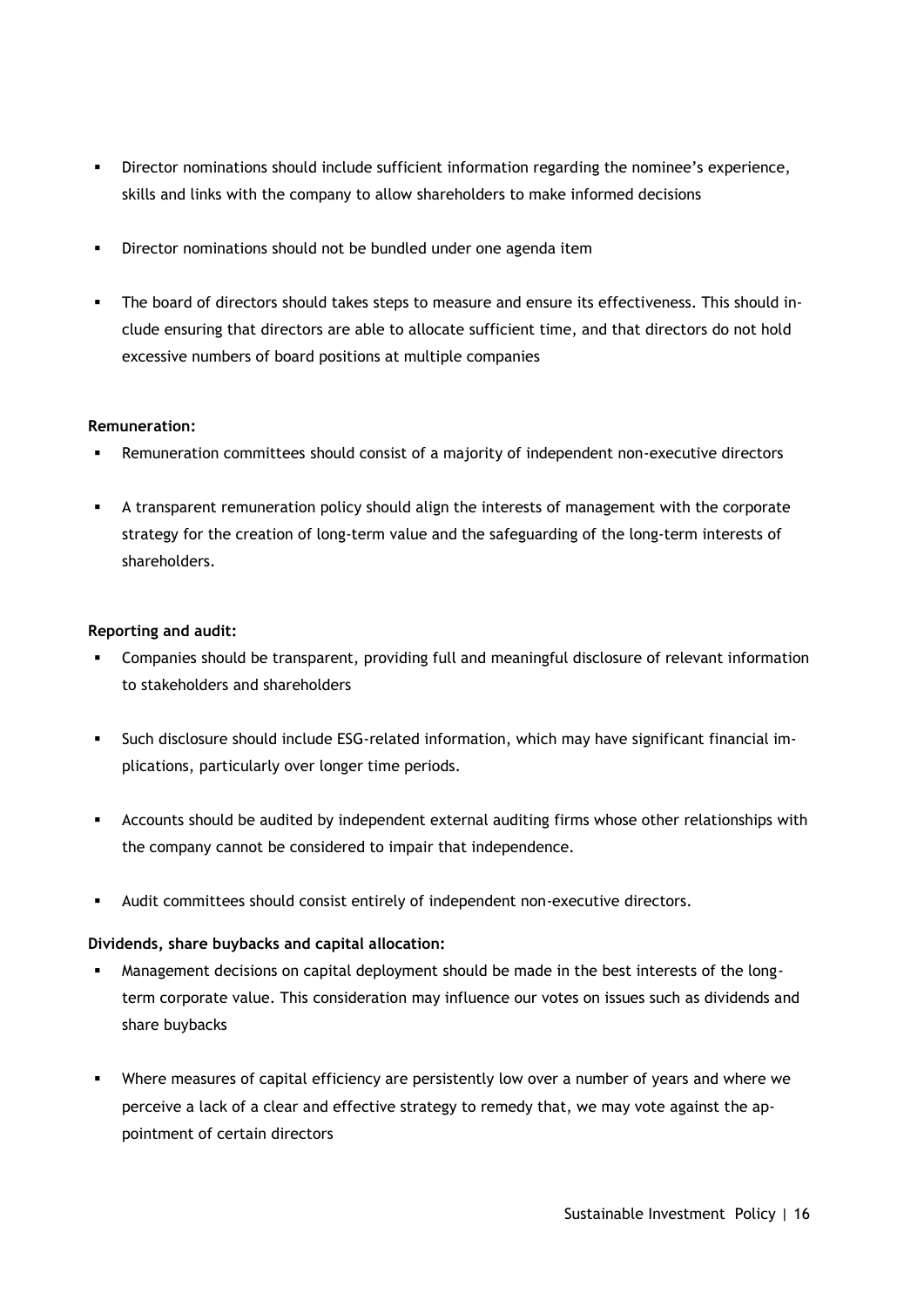We generally believe that significant levels of cross-shareholdings are unlikely to be conducive to long-term value creation, both from the perspective of corporate governance as well as capital efficiency. In companies with persistently high levels of cross-shareholdings, we may vote against the appointment of certain directors

#### **Climate:**

- We believe that climate change and the transition to a global economy aligned with the Paris Agreement present some of the most significant risks and opportunities for companies. The board of directors should ensure that adequate resources are allocated to understanding, monitoring, formulating and executing a strategy and reporting on these issues.
- Reflecting this, we will consider voting against the election of directors or members of relevant committees, where we perceive a lack of will, effort or ability to address climate-related risks or realise climate-related opportunities.
- We will generally be supportive of constructively-phrased shareholder proposals targeting increased disclosure of climate data, strengthened governance, or other actions on climate-related issues.

## <span id="page-16-0"></span>**Exclusions**

At Sparinvest, we recognise that our clients are varied and have differing preferences when it comes to sustainability. This also applies to exclusions, where Sparinvest has a number of universal exclusions as well as exclusions related to specific products. Generally, Sparinvest excludes companies with operations that are fundamentally contrary to international norms, conventions and agreements adopted by Denmark (through the EU and otherwise) and which are unwilling to change their practices. This also applies to companies whose conduct indicates systematic violations of the same. Sparinvest also excludes companies lagging behind on climate transition because they have major climate risks but no strategy for transition. A current exclusion list is available at Sparinvest's website.

### <span id="page-16-1"></span>**7.1 Universal exclusion criteria**

As described above, Sparinvest has set some universal exclusion criteria that apply to all our strategies. The aim is to preserve a broad investment universe, while setting a clear baseline. None of our strategies will invest in:

- **Controversial weapons:** confirmed producers or distributors of controversial weapons.
	- $\circ$  This means anti-personnel mines, cluster munitions, biological weapons, chemical weapons, depleted uranium and nuclear weapons outside the Nuclear Non-Proliferation Treaty.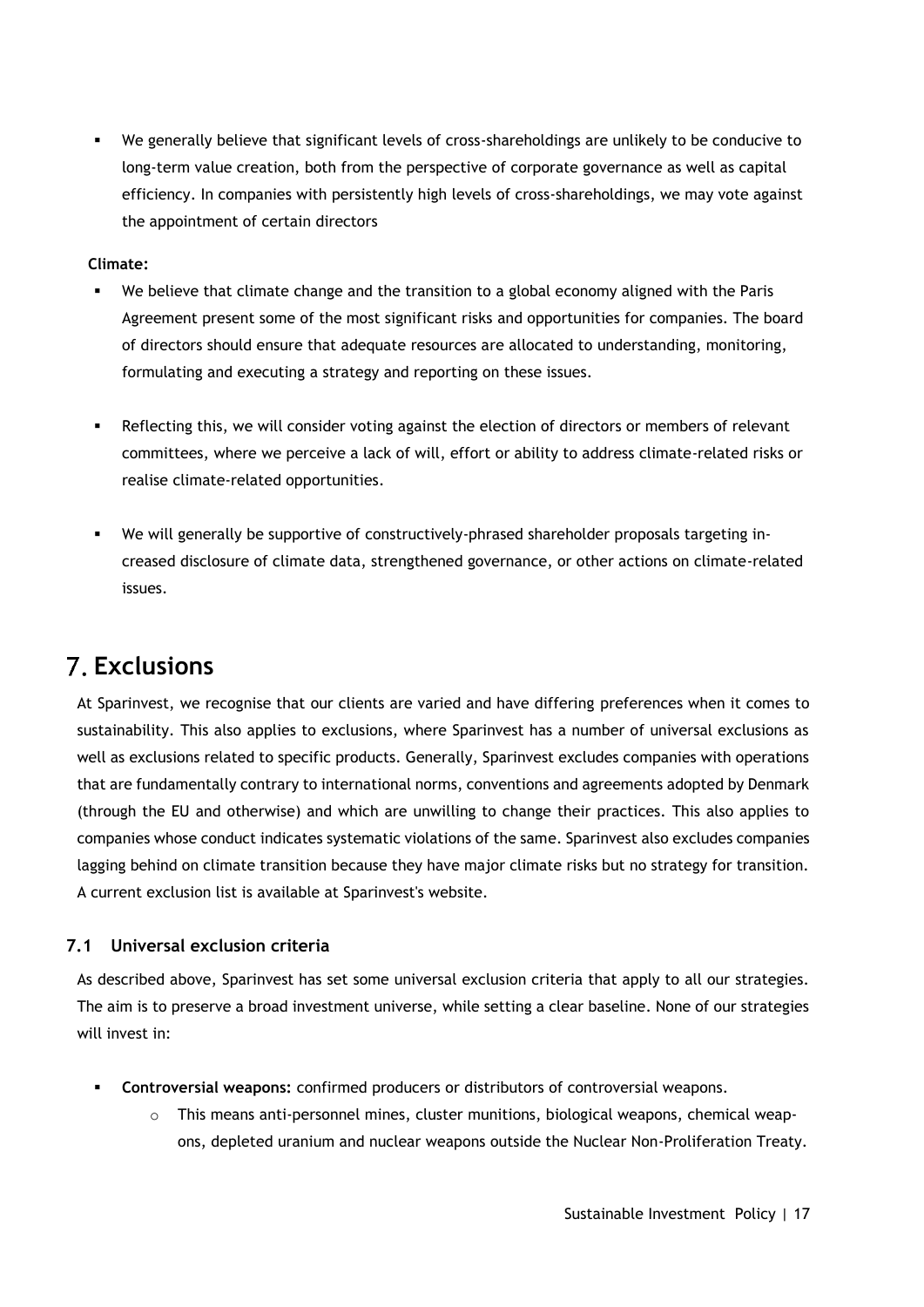- **Persistent norm violators:** a minority of companies that persistently fail to remedy violations of international norms and are unresponsive to engagement.
	- o This links with our engagement work and escalation policy. If a company violates international guidelines and conventions and is unwilling or unable, despite Sparinvest's engagement, to remedy the violation, the company will be excluded. The progress of our dialogue with the company on violation of conventions is evaluated regularly. Progress must be assessed not later than two years after the dialogue for violation of conventions commenced. Based on this assessment, Sparinvest will determine whether it is realistic to make the company change its practices. If not, the company will be excluded. This includes tobacco companies, where the core business is considered inherently incompatible with international norms, and which the UN Global Compact finds incompatible with responsible conduct.
- **Climate – extreme laggards:** Sparinvest regularly monitors companies' exposure to climate risks and assesses them in the context of the transition to a lower carbon economy. This is a key focus in our engagement work and, in some funds, we exclude companies in certain sectors. However, across all funds, we exclude companies which are unaligned with the goals of the Paris Agreement and which have no strategy for transition. This includes companies with significant exposure to thermal coal or oil sands and a poor record of managing transition and climate-related risks.

### <span id="page-17-0"></span>**7.2 Fund-specific exclusions**

Our sustainable investment philosophy places emphasis on the potential for change, and we see significant benefits to society from working with companies to drive positive change. However, we also offer funds excluding a larger part of the investment universe. Our funds use combinations of the below exclusion categories, and specific details on threshold values, etc. can be found in fund-specific documents. Sparinvest regularly evaluates fund-specific exclusions. In this connection, Sparinvest consults with clients and other market players and considers the general developments in the sector:

- **Climate-based exclusions:** Climate change is perhaps the single most significant ESG issue, whether in terms of its impact on global society and the environment or in terms of its economic and investment impact. This is reflected in our integration of ESG considerations into our investment processes, in our stewardship efforts, in our management and measurement of climate-related risks and in our overarching climate exclusions. Certain funds go further and exclude companies with certain exposures within industries such as thermal coal, oil and gas, and electric utilities.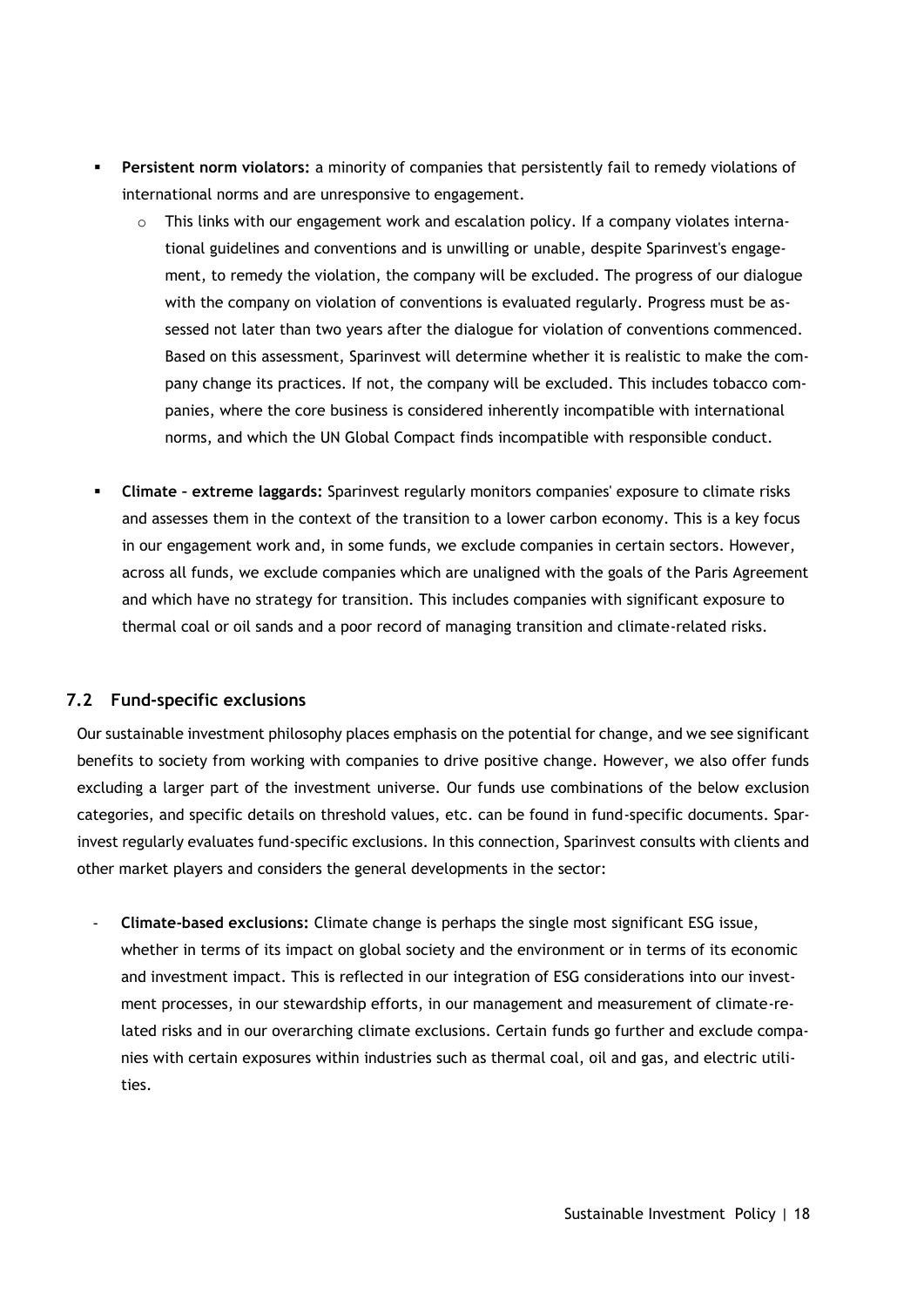- **Norm-based exclusions:** Our regular screening for norm violations feeds into our engagement work and escalation policy. Extreme cases of persistent violation and failure to respond to engagement can lead to companies being excluded from all funds. However, in certain of our funds, the analysis may also lead to exclusion at an earlier stage.
- **Sector-based exclusions:** Certain funds exclude companies on the basis of exposures to industries such as alcohol, gambling, weapons, and pornography.
- Rating-based exclusions: While we strongly believe in the potential for change, certain of our strategies employ ratings-based exclusions, where companies with quantitative ESG scores below a certain level are excluded.

### <span id="page-18-0"></span>**7.3 Sanctions**

Sparinvest complies with all financial sanctions applied by the EU to government bonds and specific companies (see Section 8 for specific conditions related to government bonds). In cases where sanctions are imposed only on securities newly issued after a certain date, Sparinvest goes further and typically also excludes pre-existing security issues. This means that Sparinvest generally excludes all securities issued by companies that become subject to financial sanctions from the EU.

However, in special cases, exemptions from the above exclusion rules may be permitted, based on consideration of the intention of the sanctions, and where the company otherwise contributes to sustainable development, and has a sustainability profile suggestion that exclusion would be inappropriate. These exemptions can only apply to securities which are themselves not directly subject to sanction, for example because they are pre-existing securities where the sanction only applies to newly issued securities.

### <span id="page-18-1"></span>**7.4 Exclusion decisions and re-inclusion**

The Sustainable Investment Forum decides on the universal exclusions that apply across all of Sparinvest's investments. All decisions on exclusion must be executed as soon as possible after the decision has been made, always provided that it is carried out in an appropriate manner for investment purposes under the given market conditions. If the Sustainable Investment Forum decides to exclude a company, evaluation will be undertaken within two years of the decision in order to determine whether exclusion of the company is still warranted.

All universal exclusions and the reasons are available on Sparinvest's website.

# <span id="page-18-2"></span>**Asset class specifics: Government bonds**

Sparinvest's ambitions in sustainable investment also cover government bond investments. The policy for government bonds is based on compliance with Danish, Luxembourgish, EU and international law as well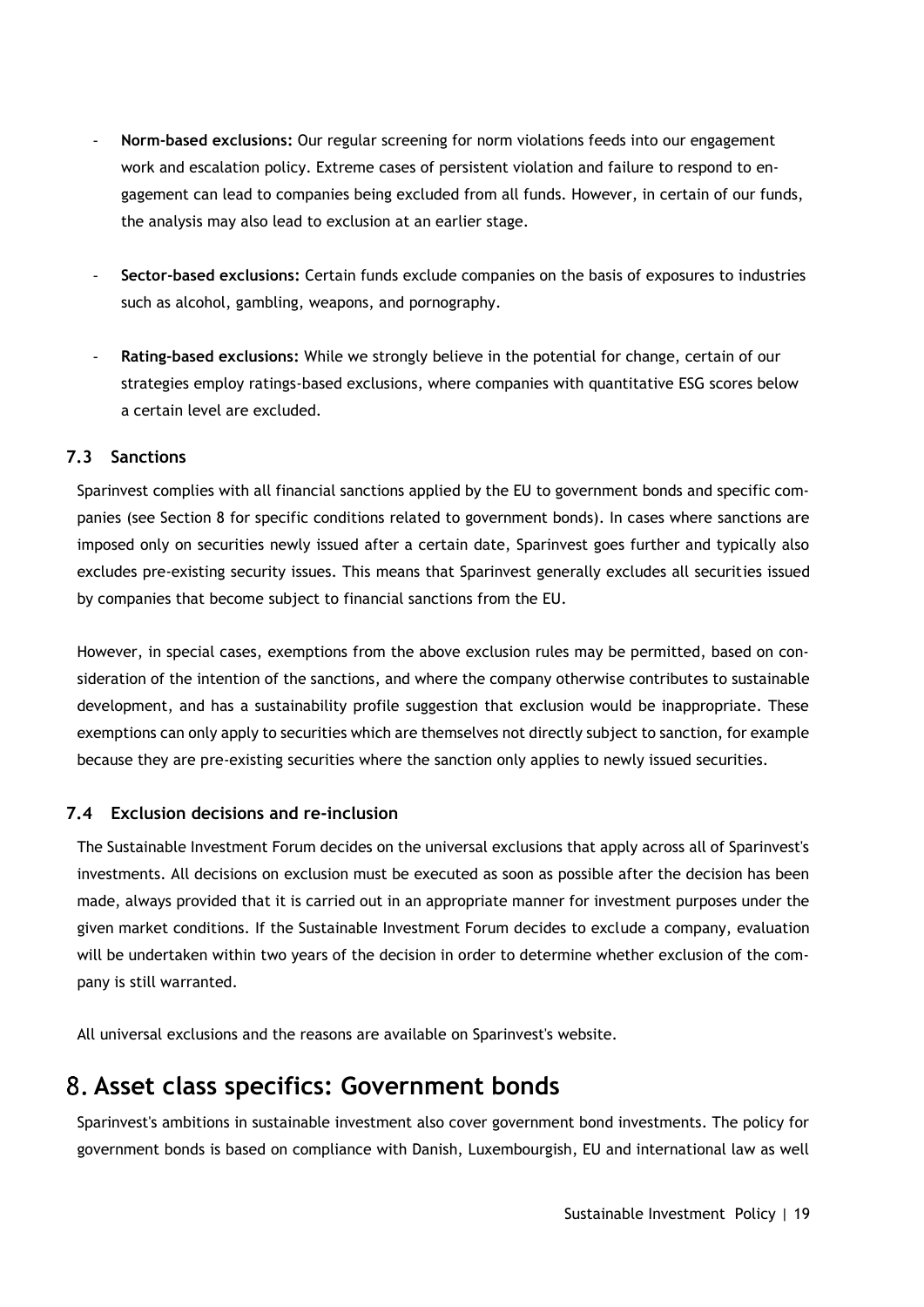as consideration of financial risks and opportunities resulting from politico-economic factors in the investment process.

Democracy, political legitimacy, respect for human rights and focus on climate action as well as compliance with the 17 Sustainable Development Goals contribute to economic stability and development in developing and middle-income countries in particular. In turn, this will have a positive impact on government bond returns. By contrast, instable political regimes, involvement in acts of war and lack of political legitimacy due to violation of human rights and fundamental democratic principles as well as lacking focus on sustainable development may pose significant financial risks. Countries with a reasonable level of sustainability will generally be assessed as less risky, and a positive trend will therefore have a positive impact on returns. Countries with a high level of sustainability also tend to have a higher level of capital conservation. Government bond investments may contribute positively to the development of a country but require vigilant investors.

#### <span id="page-19-0"></span>**8.1 How we include sustainability considerations in the process**

In order for Sparinvest's investments in government bonds to generate societal value and make a difference, we include sustainability considerations about the issuer country in our investment processes. That way, Sparinvest aims to manage the risks of the investments and exploit the potential of identifying whether a country is developing in a positive direction. Inclusion of sustainability considerations will also push investments in the direction of countries striving to realise the Sustainable Development Goals.

### <span id="page-19-1"></span>**8.2 Reasons for exclusion of government bonds**

Sparinvest is seeking to comply with Danish, Luxembourgish and European foreign policy. At times, a government's behaviour may mean that placing capital at its disposal by buying the country's government bonds would be contrary to the principle of creating value and benefit society. In such cases, Sparinvest will exclude those government bonds from our investment universe.

Decision regarding exclusions are based on an overall assessment of sanctions adopted by the EU against the country and leading government officials combined with other Danish, Luxembourgish and European political instruments such as blacklists, aid reduction, embargo and cooperation agreements. Sustainability analyses of the country's development are also considered alongside with assessments from broadly recognised international organisations, think tanks and NGOs focusing on development, anti-corruption, freedom of speech and human rights.

As with Sparinvest's other exclusion categories, Sparinvest's Sustainable Development Forum makes the decisions on exclusion and re-inclusion in the investment universe. In ambiguous cases where it is considered important to take a wait-and-see approach, or where more thorough analysis is required, the Sus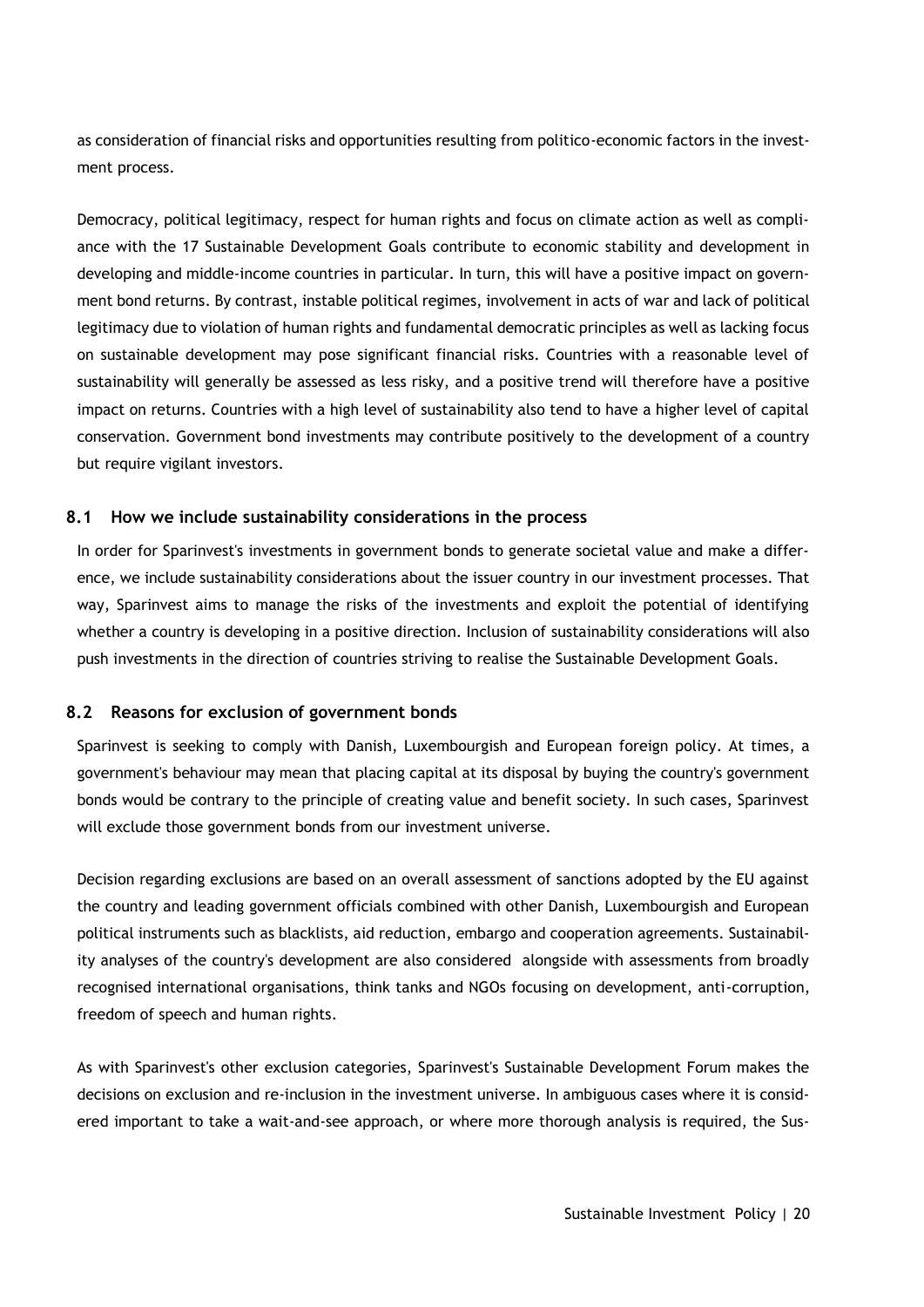tainable Investment Forum may decide to place the issuer on an observation list. Issuers on the observation list must be reassessed within six months of being placed on the list. Exclusion and observation lists will be published on Sparinvest's website. The exclusion will not necessarily cause the exclusion of stateowned companies in the country concerned. It will depend on the company and its circumstances, and the Sustainable Development Forum will therefore make a separate decision for the individual company.

## <span id="page-20-0"></span>**Asset class specifics: Mortgage bonds**

The Danish mortgage system is an asset class that offers a unique type of funding . It enables the provision of long-term funding to Danish homeowners, agriculture and businesses. The precondition is a mortgage on real estate, real estate of a high international construction standard. Danish homes must meet some of the world's highest energy standards. Danish farmers are subject to environmental requirements that are more extensive than European standards in several areas. Danish businesses are often ranked among the most sustainable businesses in the world.

Mortgage bond issuers display a high level of corporate responsibility through their conduct, in part through their credit policies. The issuers are in the process of improving disclosures on their issues and specifying their objectives. As investor, Sparinvest will continue our dialogue with the issuers with a view to further improvements in this area.

Issuers are subject to screening like all other counterparties and assets for violation of international norms and conventions. This information, combined with a sustainability analysis of the issuer, is considered when we invest in mortgage bonds. However, Sparinvest also considers issuers' credit policies, including whether they include sustainability analyses in the investment decisions. As more data are published, such data will also be considered. In this context, Sparinvest communices with issuers about the sustainability risks potentially involved in the mortgaged assets.

## <span id="page-20-1"></span>**Service and data providers**

The preconditions for investing with the aim to create value and benefit society are knowledge and the ability to execute. In this context, high quality data and reliable service providers play an important role. Sparinvest obtains data from a variety of different sources. Sparinvest receives information from investee companies and combine it with information from public sources such as public authorities, international organisations, NGOs and the media. In addition, Sparinvest buys data and research from sell-side providers and specialised providers of sustainability data. Insights from these sources are considered in the investment process and in our stewardship work, consisting of engagement and voting. The latter is executed in conjunction with service providers for proxy voting and stewardship.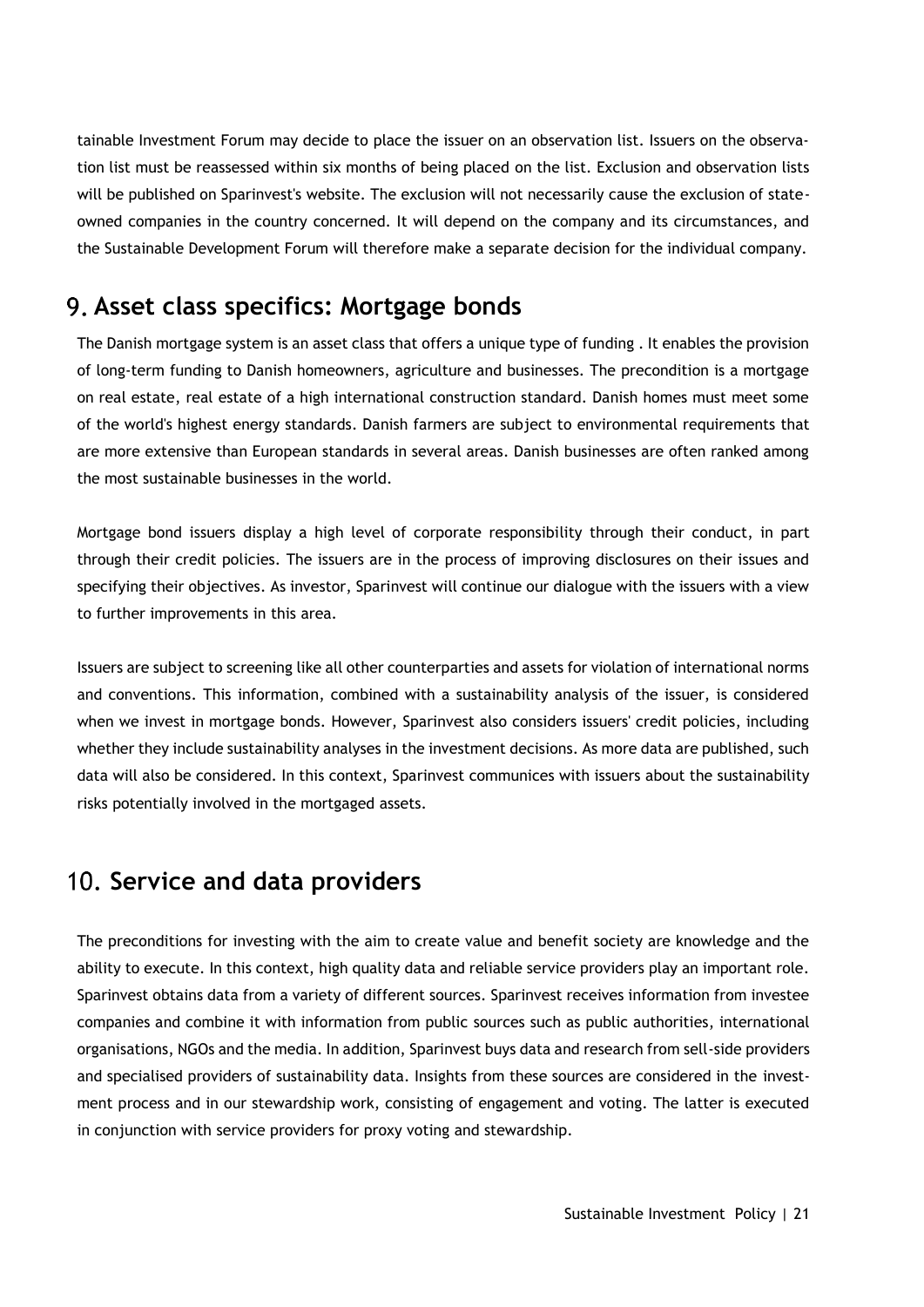Sparinvest regularly assesses the suppliers' and service providers' ability to supply valid data, accurate research and, for those engagements carried out via service provider, to deliver on Sparinvest's requests. At least annually, we evaluate the quality of the services and collaboration. Sparinvest's website and our annual reports contain a list of our current service providers.

## <span id="page-21-0"></span>**Transparency**

Transparency is at the heart of Sparinvest's approach to sustainable investment, and we are committed to providing clients and other stakeholders with a clear understanding of our policies, processes and activities.

Relevant policies and current reporting on our sustainability activities are available on our website. This includes our PRI Transparency and Assessment reports. Fund specific reports and documents provide more details on individual strategies and are available on the website.

Sparinvest's exclusion lists are published on our website, as is a list of current engagements in relation to violation of international norms. Sparinvest's website also includes a summary of voting at companies' general meetings.

# <span id="page-21-1"></span>**Governance and reporting**

Sparinvest's Sustainable Investment Policy is reviewed annually and is subject to approval by the Board of Directors of Sparinvest. The policy contributes to implementing Sparinvest's Corporate Responsibility Policy. The Board of Directors is briefed at least annually on Sparinvest's corporate responsibility activities.

### <span id="page-21-2"></span>**12.1 Conflicts of interest**

From time to time, Sparinvest may encounter conflicts of interest in respect of fulfilling its stewardship responsibilities. To ensure that such situations are addressed correctly, they are covered by Sparinvest's Conflicts of interest policy.

With a view to treating all customers in an honest, fair and professional manner, Sparinvest has initiated the following procedures and precautions to identify situations in which conflicts of interest or suspicions thereof may arise and to avoid these:

- 1. Business procedures containing provisions to the effect that all staff members must always pay attention to potential and actual conflicts of interest and endeavour to avoid them.
- 2. Internal training and instruction of relevant staff to identify potential conflicts of interest and endeavour to avoid them.